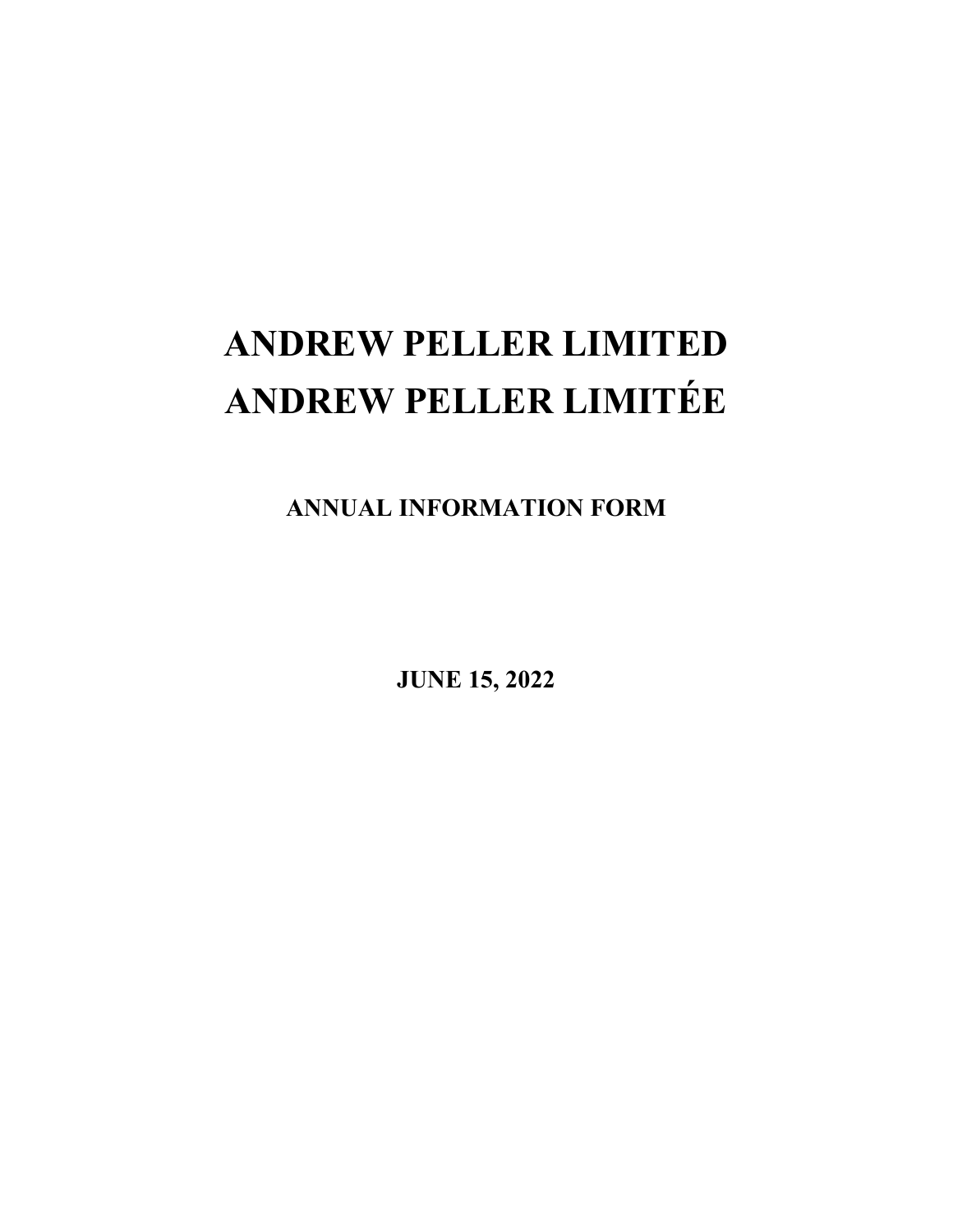# **TABLE OF CONTENTS**

| Item # | Item                                       | Page           |
|--------|--------------------------------------------|----------------|
| 1      | FORWARD-LOOKING INFORMATION                | 1              |
| 2      | <b>CORPORATE STRUCTURE</b>                 | 1              |
| 3      | <b>GENERAL DEVELOPMENT OF THE BUSINESS</b> | 2              |
| 4      | NARRATIVE DESCRIPTION OF THE BUSINESS      | $\overline{2}$ |
| 5      | DIVIDEND POLICY                            | 9              |
| 6      | DESCRIPTION OF CAPITAL STRUCTURE           | 10             |
| 7      | <b>MARKET FOR SECURITIES</b>               | 10             |
| 8      | DIRECTORS AND OFFICERS                     | 11             |
| 9      | <b>TRANSFER AGENT AND REGISTRAR</b>        | 12             |
| 10     | <b>INTEREST OF EXPERTS</b>                 | 12             |
| 11     | REPORT OF THE AUDIT COMMITTEE              | 12             |
| 12     | ADDITIONAL INFORMATION                     | 13             |
| 13     | <b>SCHEDULE A</b>                          | 14             |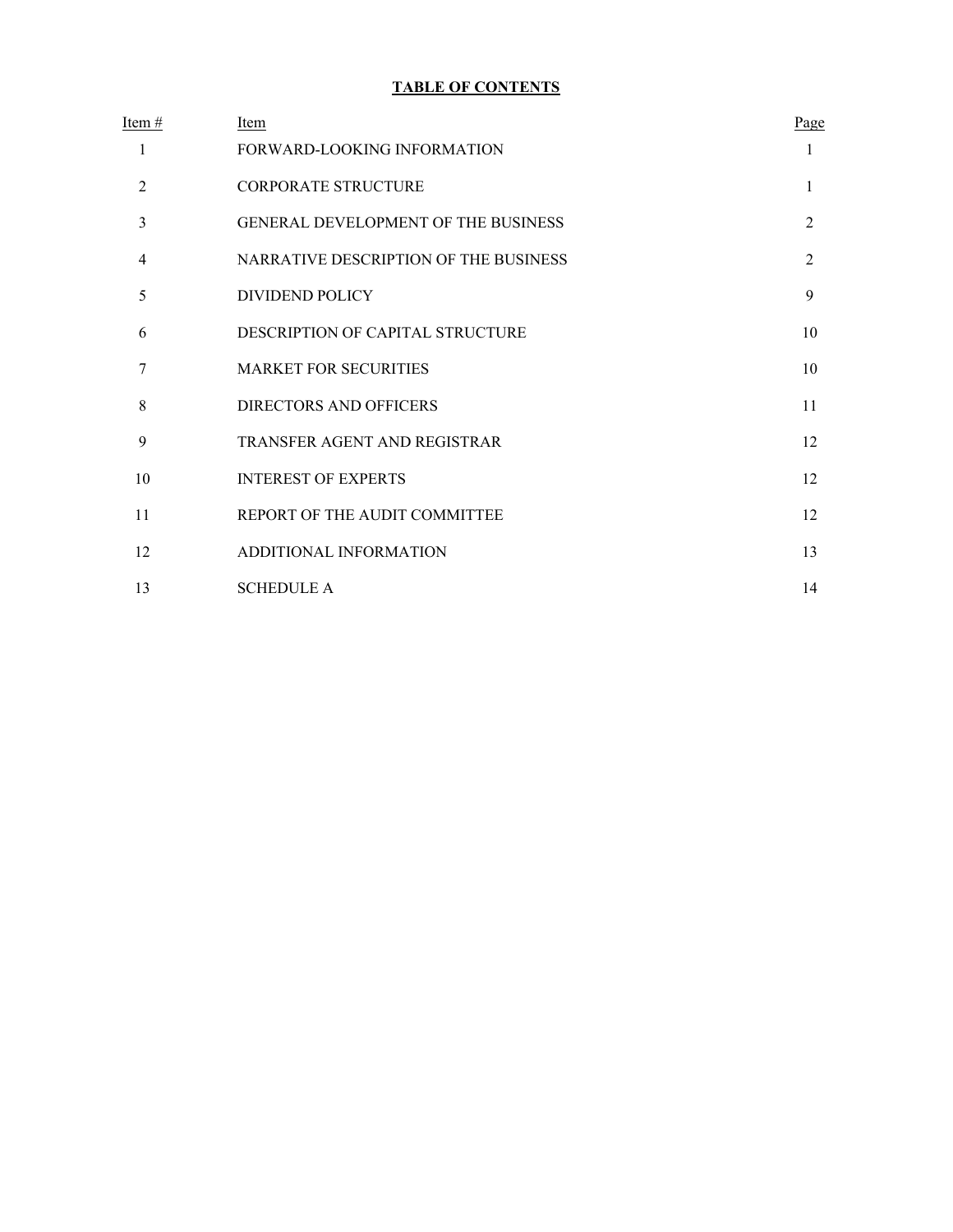#### **FORWARD-LOOKING INFORMATION**

Certain statements in this Annual Information Form ("AIF") may contain "forward-looking statements" within the meaning of applicable securities laws including the "safe harbour provisions" of the Securities Act (Ontario) with respect to Andrew Peller Limited (the Company or APL) and its subsidiaries. Such statements include, but are not limited to, statements about the growth of the business; its launch of new premium wines and craft beverage alcohol products; sales trends in foreign markets; its supply of domestically grown grapes; and current economic conditions. These statements are subject to certain risks, assumptions, and uncertainties that could cause actual results to differ materially from those included in the forward-looking statements. The words "believe", "plan", "intend", "estimate", "expect", or "anticipate", and similar expressions, as well as future or conditional verbs such as "will", "should", "would", "could", and similar verbs often identify forward-looking statements. We have based these forward-looking statements on our current views with respect to future events and financial performance. With respect to forward-looking statements contained in this AIF, the Company has made assumptions and applied certain factors regarding, among other things: future grape, glass bottle, and wine and spirit prices; its ability to obtain grapes, imported wine, glass, and other raw materials; fluctuations in foreign currency exchange rates; its ability to market products successfully to its anticipated customers; the trade balance within the domestic Canadian and international wine markets; market trends; reliance on key personnel; protection of its intellectual property rights; the economic environment; the regulatory requirements regarding producing, marketing, advertising, and labelling of its products; the regulation of liquor distribution and retailing in Ontario; the application of federal and provincial environmental laws; and the impact of increasing competition.

These forward-looking statements are also subject to the risks and uncertainties discussed in the "Risks and Uncertainties" section and elsewhere in this AIF and other risks detailed from time to time in the publicly filed disclosure documents of the Company which are available at www.sedar.com. Forward-looking statements are not guarantees of future performance and involve risks, uncertainties, and assumptions which could cause actual results to differ materially from the conclusions, forecasts, or projections anticipated in these forward-looking statements. Because of these risks, uncertainties, and assumptions, you should not place undue reliance on these forward-looking statements. The Company's forward-looking statements are made only as of the date of this AIF, and except as required by applicable law, Andrew Peller Limited undertakes no obligation to update or revise these forward-looking statements to reflect new information, future events, or circumstances.

All information contained in this document is given as at March 31, 2022 unless otherwise indicated*.* 

# **CORPORATE STRUCTURE**

## **Incorporation**

Andrew Peller Limited was incorporated under the laws of Canada by Letters Patent dated the 7th day of April 1965 and as amended from time to time by Supplementary Letters Patent. The Company was continued under a Certificate of Continuance dated the 30th day of October 1978, pursuant to Sections 181 and 261 of the *Canada Business Corporations Act*. On June 30, 1994, the Company amalgamated with Hillebrand Estates Winery Limited under Section 185 of the *Canada Business Corporations Act*. On April 1, 2003 the Company amalgamated with Andrés Wines (B.C.) Ltd. and Andrés Wines Atlantic Ltd. under Section 185 of the *Canada Business Corporations Act*. On April 1, 2006, the Company amalgamated with its wholly-owned subsidiary, Cascadia Brands Inc. ("Cascadia"), and Cascadia's wholly-owned subsidiaries Calona Wines Limited, 3126854 Canada Ltd. (formerly, International Potter Distilling Corporation), and 4309693 Canada Inc. (formerly, Arctica Distilling Corporation) under Section 185 of the *Canada Business Corporations Act* under the name Andrés Wines Ltd./Les Vins Andrés Ltée.On April 1, 2007, the Company amalgamated with its wholly owned subsidiaries, 4384792 Canada Inc. (formerly, 1639199 Ontario Inc.), Grady Wine Marketing Inc., and Forbes Fraser Wines Ltd. under Section 185 of the *Canada Business Corporations Act*. On April 1, 2007, Winexpert Inc., 4384806 Canada Inc. (formerly, Wine Not Inc.), and Vineco International Products Ltd., amalgamated under Section 185 of the *Canada Business Corporations Act* to form 4384814 Canada Inc., a new wholly owned subsidiary of the Company. On March 31, 2009, 4384814 Canada Inc. changed its name to Global Vintners Inc. On April 1, 2012, the Company amalgamated with Rocky Ridge Vineyards Inc. under Section 185 of the *Canada Business Corporations Act*. On March 18, 2014, Wine Kitz Franchise Inc. purchased Wine Kitz Atlantic Limited, which operated a Wine Kitz master franchise in Atlantic Canada. On October 1, 2017, Andrew Peller Limited purchased 100% of the issued and outstanding shares of Gray Monk Cellars Ltd. and Tinhorn Creek Vineyards Ltd. Both companies were amalgamated with Andrew Peller Limited on April 1, 2018. On October 10, 2017, the Company also acquired 100% of the operating assets of Black Hills Estate Winery. On February 26, 2021, the Company acquired the assets and property of Riverbend Inn and Vineyard. These assets are held in a newly incorporated wholly-owned subsidiary, Riverbend Inn & Winery Inc.

The Company operates under the name Andrew Peller Limited/Andrew Peller Limitée. The authorized capital of the Company consists of an unlimited number of Preference Shares, issuable in one or more series, of which 33,315 are designated as Preference Shares, Series A, an unlimited number of Class A Shares (non-voting) and an unlimited number of Class B Shares (voting). The Company's head and registered office is located at 697 South Service Road, Grimsby, Ontario, L3M 4E8.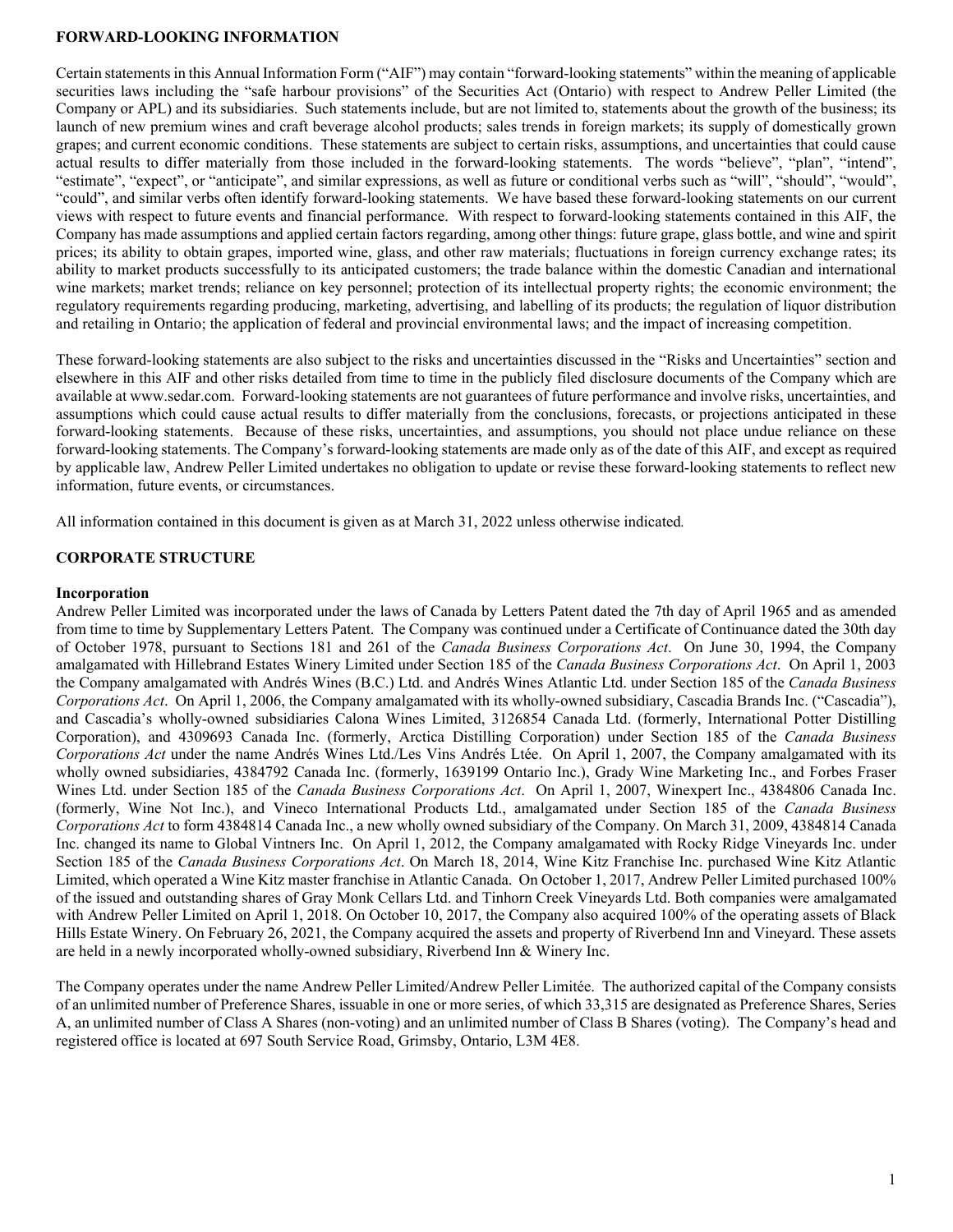## **Subsidiaries**

The following is APL's structure, including its significant subsidiaries as of the fiscal year ended March 31, 2022 and their jurisdiction of incorporation. All subsidiaries are wholly owned.



## **GENERAL DEVELOPMENT OF THE BUSINESS**

The Company is engaged in the production, bottling and marketing of quality wines and craft beverage alcohol products in Canada. The Company imports bottled premium wines from around the world and markets them through Andrew Peller Import Agency ("API"), and The Small Winemakers Collection Inc. ("SWM"). Vineco International Products, Winexpert, and Wine Kitz divisions of Global Vintners Inc. ("GVI") are producers of wine kits and related accessories for the home winemaking market.

Canada has joined other leading wine producing countries in the development of a body of regulations and standards for 100% Canadian content wines known as the Vintners Quality Alliance ("VQA") system. The VQA system oversees the regulation of the premium wine industry in Canada and has become recognized throughout the world as the appellation system for Canadian wines that meet strict standards of excellence.

The Company has focused its product development and sales and marketing initiatives by capitalizing on alcohol consumption trends and expects to see continuing sales growth as markets continue to normalize after COVID-19. The Company will continue to closely monitor its costs and will react to changes to risks and opportunities in the marketplace.

The Company will continue to expand product offerings outside the traditional table wine segment into other alcoholic beverages where it is able to leverage its detailed knowledge of growth opportunities and operational advantages in the Canadian market. The Company will also make packaging design changes that are more appealing to its target markets and are consistent with its initiative to be more environmentally friendly. Increased focus will be made on coordination between the Company's business-to-consumer trade channels to provide customers with a more intimate awareness of its broad product portfolio. New product launches and key brands through all of the Company's distribution channels will continue to receive increased marketing and sales support.

The Company is focused on initiatives to reduce costs and enhance its production efficiencies through a continual review of its operations and cost structure with a view to enhancing profitability. The Company continues to expand and strengthen its distribution to all customers and consumers through its extensive distribution network, which is supported by enhanced sales, marketing, and promotional programs. From time to time the Company also evaluates the potential for acquisitions and partnerships, both in Canada and internationally, to further complement its product portfolio and market presence.

## **NARRATIVE DESCRIPTION OF THE BUSINESS**

## **General**

The Company is a leading producer and marketer of quality wines and craft beverage alcohol products in Canada. With wineries in British Columbia, Ontario, and Nova Scotia, the Company markets wines produced from grapes grown in Ontario's Niagara Peninsula, British Columbia's Okanagan and Similkameen Valleys, and from vineyards around the world. The Company's award-winning premium and ultra-premium VQA brands include Peller Estates, Trius, Thirty Bench, Wayne Gretzky, Sandhill, Red Rooster, Black Hills Estate Winery, Tinhorn Creek Vineyards, Gray Monk Estate Winery, Raven Conspiracy and Conviction. Complementing these premium brands are a number of popularly priced varietal brands including Peller Family Vineyards, Copper Moon, Black Cellar and XOXO. Hochtaler, Domaine D'Or, Schloss Laderheim, Royal, and Sommet are the Company's key value priced brands. The Company imports wines from major wine regions around the world to blend with domestic wine to craft these quality and value priced brands. The Company also produces craft beverage alcohol products, including No Boats on Sunday ciders and seltzers, and various beer, spirits and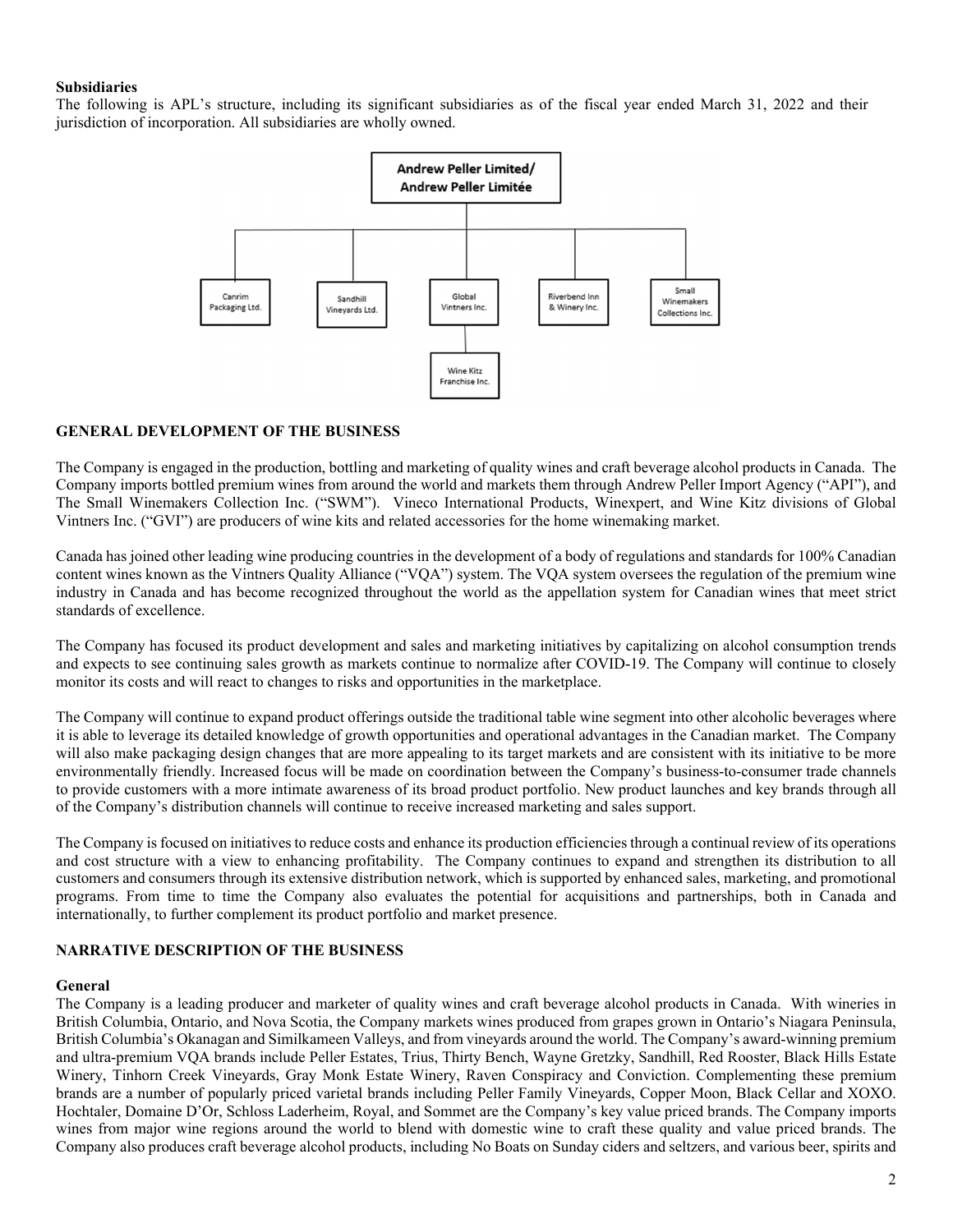cream whisky products under the Wayne Gretzky No. 99 brand. With a focus on serving the needs of all wine consumers, the Company produces and markets premium personal winemaking products through its wholly-owned subsidiary, GVI, the recognized leader in personal winemaking products. GVI distributes products through over 200 authorized retailers and more than 400 independent retailers across Canada, with additional distributors in the United States, the United Kingdom, New Zealand, Australia, and China. GVI's awardwinning premium and ultra-premium winemaking brands include Winexpert, Vine Co., Apres, LE, Passport Series, On the House, Wild Grapes, DIY My Wine Co., Island Mist and Niagara Mist. The Company owns and operates 101 well-positioned independent retail locations in Ontario under The Wine Shop, Wine Country Vintners, and Wine Country Merchants store names. The Company also operates Andrew Peller Import Agency and The Small Winemaker's Collection Inc., importers and marketing agents for premium wines from around the world.

## **Business Strategy**

The Company's vision is to Pour Extraordinary into Everyday Life. The Company believes it achieves this objective by delivering to its customers and consumers the highest quality branded wines, spirits, refreshments, beer and experiences at the best possible value. To meet this goal, the Company invests in improvements in the quality of grapes, wines, and other raw materials, its winemaking and distillation capabilities, sales and marketing initiatives, tourism and hospitality experiences, and its quality management programs. The Company's wine portfolio covers the complete spectrum of price levels within the Canadian wine market. Over the long term the Company believes higher-priced premium wine and spirits sales will continue to grow in Canada, generating higher margins and increased profitability compared to its lower-priced products. The Company has also entered the spirits and craft beer categories, through its strategic alliance with Wayne Gretzky, and has introduced ciders and seltzers through its own brand labels

#### **Sales**

The Company's net sales for the year ended March 31, 2022 were \$373.9 million. The second and third quarters of the Company's fiscal year are historically the largest due to increased activity at the Company's estate properties and increased consumer purchasing of the Company's products during the holiday season. Net sales and percentage of sales by quarter were as follows:

|         | 2022        |       | 2021        |       |
|---------|-------------|-------|-------------|-------|
| Ouarter | \$ millions | $\%$  | \$ millions | $\%$  |
| First   | 92.4        | 24.7  | 98.4        | 25.0  |
| Second  | 99.2        | 26.5  | 104.4       | 26.6  |
| Third   | 103.5       | 27.7  | 111.1       | 28.3  |
| Fourth  | 78.8        | 21.1  | 79.1        | 20.1  |
| Total   | 373.9       | 100.0 | 393.0       | 100.0 |

## **Principal Products**

The company produces products in the alcohol beverage industry including products in wine, spirits and beer with wine being the vast majority of revenue. The Company's products cross several segments of the wine market including VQA, International Domestic Blends (IDB), import wines and personal winemaking, with a variety of brands designed to meet consumer needs across demographics, product types, and quality levels. The Company also offers products that cross many price points. For the value priced end of the market, the Company sources bulk international wine and blends it with lower priced domestic wine, where the viticulture and harvesting of the grapes is managed at a lower cost than for the domestic premium VQA wine portfolio. The Company also makes a wide range of premium priced VQA wines, made from 100% domestic high-quality grapes grown in both Ontario and B.C. This strategy allows the company to expand and maximize market coverage and scale to grow market share. In keeping with our vision, the Company has carefully expanded its portfolio beyond wine by introducing beer, spirits, ciders and ready-to-drink (RTD) beverages over the past several years.

The largest segment for the Company is IDB. The Company's largest IDB wine brand is Peller Family Vineyards which has strong consumer loyalty across the country. The Peller Family Vineyards portfolio is the most expansive within the Company's line-up of brands with a range of blends and varietals across many packaging forms, of which 4L bag in box is the largest. Copper Moon, the largest brand in the Western Canadian market, is the Company's second largest brand. Black Cellar is positioned at a slightly higher price point than traditional IDB products and offers a sweeter taste profile to appeal to the younger consumer. XOXO is a fast-growing brand that has benefited from geographical expansion to Western Canada from its historically strong base in Ontario. This brand has also seen growth through innovation into light wines with XOXO Light as well as flavoured wines with XOXO Botanicals. The company recently launched two new brands positioned to appeal to millennials seeking IDB wines, those brands are Small Mercy and Honest Lot. Large legacy brands Domaine D'or and Hochtaler also compete in the value blended segment and both fall within the Company's top ten brand list.

The second largest segment for the Company is VQA wines. In addition to Peller Estates, the Company has four other VQA brands in its top ten list: Trius, Wayne Gretzky, Sandhill and Red Rooster, all of which are supported by beautiful estate properties and one-of-akind tourism experiences. In October 2017, the Company acquired 3 new wineries in the Okanagan. These included Black Hills Estate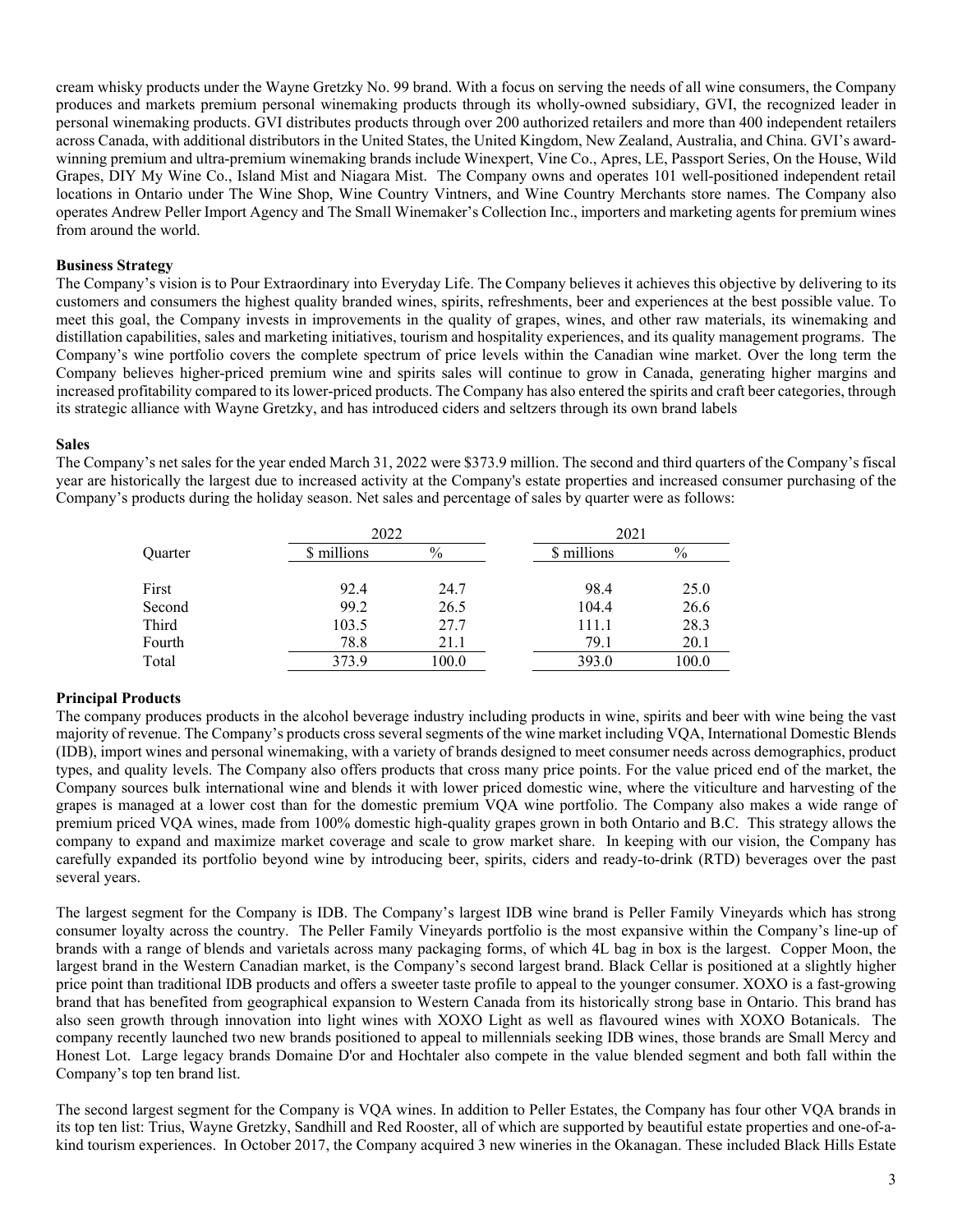Winery, Gray Monk Estate Winery, and Tinhorn Creek Vineyards. Recently, Gray Monk has been recognized as the top BC-based VQA brand in Canada. The Company also operates in the VQA Icewine segment which is uniquely produced in Canada and sold domestically as well as internationally. All of these brands are positioned to maximize market coverage nationally across a range of product types and channels of distribution.

The Company also competes in three craft spaces: local cider, Canadian whisky and beer. No Boats on Sunday cider was launched in 2016 in Eastern Canada and in 2019, was expanded nationally, with additional flavours and packaging options. In 2021, the Company expanded the brand to include various spiked seltzers. Wayne Gretzky Estates has four premium traditional whiskies as well as a creambased whisky, and in April 2019, Wayne Gretzky Estates launched its No. 99 Lager, the Company's first craft beer.

The Company owns two import agencies, Andrew Peller Imports and the Small Winemakers Collection that sell and distribute premium import wines from suppliers from around the world. Both of these agencies leverage premium import wines to get Company-owned wine brands added to restaurant wine lists.

Global Vintners Inc. is the world's leading manufacturer and distributor of personal winemaking products. For over 50 years, GVI has distributed wine kits under the brand names Winexpert, Vineco, and Wine Kitz through a network of independent retailers throughout Canada, the United States, the U.K., Australia, New Zealand and a number of other countries. Global Vintners recently transformed its product portfolio to attract new consumers, drive brand recognition, improve product quality and reduce its carbon footprint.

## **Trademarks**

The Company uses a number of significant trademarks which are owned by the Company or its subsidiaries or used under exclusive license. Significant trademarks include Andrés Wines, Andrew Peller Limited, Peller Estates, Trius, Thirty Bench, Red Rooster, Sandhill, Wayne Gretzky Estates, No. 99, No. 99 Rye Lager, Wayne Gretzky Okanagan, Black Hills Estates, Gray Monk Cellars, Good Natured, Tinhorn Creek, Oldfield Reserve, Innovation Series, The Creek, Crush Club, Creek Design, Calona Vineyards, Raven Conspiracy, Conviction, Peller Family Vineyards, Domaine D'Or, Hochtaler, Royal, XOXO, Black Cellar, Copper Moon, Rebellion, The Diplomat, Waltzing Matilda, Panama Jack, PJs Craft Cream, No Boats on Sunday, Schloss Laderheim, Small Mercy, Honest Lot, Baby Canadian, Baby Duck, Wine Country Vintners, and The Wine Shop. For the personal winemaking business, key trademarks include: Vintner's Reserve, California Connoisseur, Atmosphere, Cheeky Monkey, KenRidge, Niagara Mist, Cellar Craft, World Vineyard, Selection, Island Mist, Winexpert, LE, Après and Legacy. Trademarks are important in the marketing and sale of wine and it is the Company's policy to vigorously protect its trademarks.

## **Competition**

The wine industry in Canada is intensely competitive based on quality, price, brand recognition, and distribution. The Company competes with a large number of domestic and international wine producers. The Company is the second largest winery in Canada with 8.3% share of the wine market in total English Canada for the 12-month rolling period ended March 2022, decreasing 0.5% compared to prior year. The largest wine company in Canada is Arterra Wines with a 11.3% share of the English Canada market, a decrease of 0.8% compared to prior year. The Company's competitors range in size from large, well established national and multi-national corporations to small "farm gate" wineries that are limited to selling only wine produced from vineyards that they own or control. The Company also competes with large spirit companies like Diageo (Crown Royal), Pernod Ricard (Jameson/ Glenlivet/ Chivas Regal), William Grant & Son/Hiram Walker (Gibson), Gruppo Compari (Forty Creek), Corby Spirit and Wine (J.P Wiser) - who also distributes the Pernod Ricard whisky in Canada - as well as smaller craft producers like Collingwood and Virginia Black. The Company competes on the basis of providing value through a balance of quality and price, promotion, brand recognition, and distribution. With the launch of the Company's craft beer, the Company now also competes with large craft brands like Labatt (Mill Street), Collective Arts, Steam Whistle and Amsterdam - as well as smaller craft producers like Flying Monkey and Nicklebrook. The Company competes on the basis of providing value through a balance of quality and price, promotion, brand recognition, and distribution.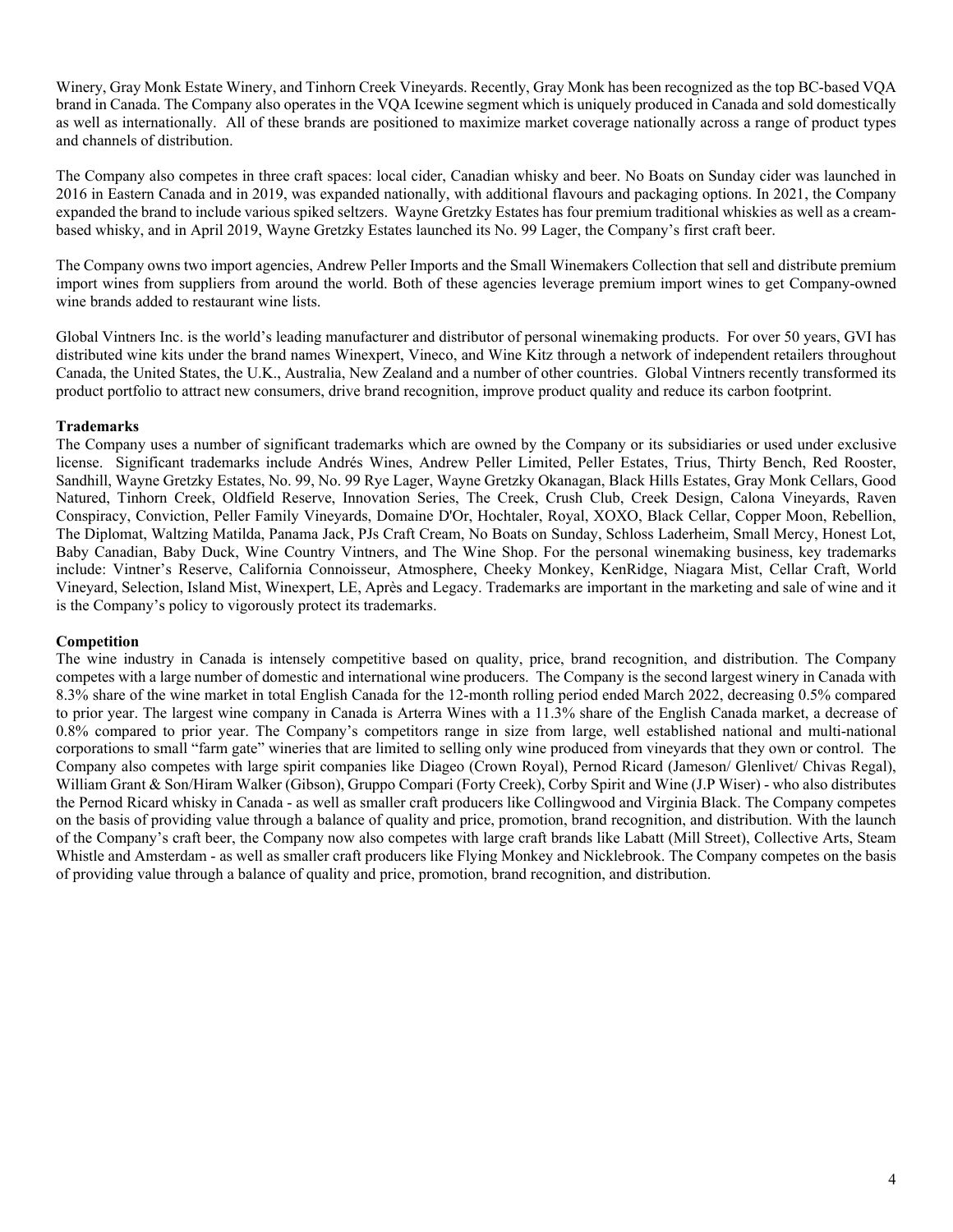#### **Properties**

The following table sets forth information regarding the Company's principal properties and wineries as at March 31, 2022.

| Location                                                              | <b>Size</b>                                                          | <b>Use</b>                                                      | <b>Nature of Interest</b> | Capacity <sup>(2)</sup> |
|-----------------------------------------------------------------------|----------------------------------------------------------------------|-----------------------------------------------------------------|---------------------------|-------------------------|
| Lake Country, British Columbia                                        | 50 acres                                                             | Winery, Vineyard, Tour<br>Centre, Retail, Offices,<br>Warehouse | Owned <sup>(1)</sup>      | 9,000                   |
| Oliver, British Columbia                                              | 50 acres                                                             | Winery, Vineyard, Tour<br>Centre, Retail, Offices               | Owned $(1)$               | 3,600                   |
| Osoyoos, British Columbia                                             | 49 acres                                                             | Winery, Vineyard, Tour<br>Centre, Retail, Offices               | Owned $(1)$               | 1,260                   |
| Osoyoos, British Columbia                                             | 100 acres                                                            | Vineyard                                                        | Owned $(1)$               | N/A                     |
| Port Moody, British Columbia                                          | 4.9 acres                                                            | N/A                                                             | Owned $(1)$               | N/A                     |
| Vancouver, British Columbia                                           | $6,700$ sq. ft.                                                      | Office                                                          | Leased                    | N/A                     |
| Oliver, British Columbia                                              | 117 acres                                                            | Vineyard                                                        | Owned $(1)$               | N/A                     |
| Oliver, British Columbia                                              | 72 acres                                                             | Vineyard                                                        | Leased                    | N/A                     |
| Oliver, British Columbia                                              | 307 acres                                                            | Vineyard                                                        | Leased                    | N/A                     |
| Kelowna, British Columbia                                             | 180,000 sq. ft.                                                      | Winery & Office                                                 | Owned <sup>(1)</sup>      | 250,000                 |
| Penticton, British Columbia                                           | 16,000 sq. ft.                                                       | Winery                                                          | Owned $(1)$               | 3,000                   |
| Cawston, British Columbia                                             | 75 acres                                                             | Vineyard                                                        | Owned $(1)$               | N/A                     |
| Stoney Creek, Ontario                                                 | 111,852 sq. ft.                                                      | Warehouse                                                       | Leased                    | N/A                     |
| Grimsby, Ontario                                                      | 154,000 sq. ft.                                                      | Winery & Offices                                                | Owned $(1)$               | 240,000                 |
|                                                                       | on 26 acres                                                          |                                                                 |                           |                         |
| Ontario - 101 retail stores, various locations                        | Each retail store ranges<br>from $180$ sq. ft. to<br>$2,800$ sq. ft. | Retail                                                          | Leased                    | N/A                     |
| Oakville, Ontario                                                     | $8,718$ sq. ft.                                                      | Offices                                                         | Leased                    | N/A                     |
| Beamsville, Ontario                                                   | 23 acres                                                             | Vineyard                                                        | Leased                    | N/A                     |
| Beamsville, Ontario                                                   | 4,996 sq. ft.                                                        | Winery, Retail Vineyard                                         | Owned <sup>(1)</sup>      | 550                     |
|                                                                       | 58 acres                                                             |                                                                 |                           |                         |
| St. Catharines, Ontario                                               | 30,800 sq. ft.                                                       | Wine Kit Production                                             | Owned $(1)$               | 150,000                 |
| St. Catharines, Ontario                                               | $63,000$ sq. ft.                                                     | Warehouse                                                       | Leased                    | N/A                     |
| Niagara-on-the-Lake, Ontario<br>(Peller Estates)                      | 40,000 sq. ft.<br>on 18 acres                                        | Winery, Tour Centre,<br>Retail, Offices                         | Owned $(1)$               | 8,000                   |
| Niagara-on-the-Lake, Ontario<br>(Trius Winery at Hillebrand)          | 53,000 sq. ft.<br>on 13 acres                                        | Winery, Tour Centre,<br>Retail, Offices                         | Owned $(1)$               | 8,000                   |
| Niagara-on-the-Lake, Ontario<br>(Wayne Gretzky Winery and Distillery) | $15,000$ sq. ft.<br>on 5 acres                                       | Winery, Distillery, Tour<br>Centre, Retail, Offices             | Owned $(1)$               | 2,000                   |
| Niagara-on-the-Lake, Ontario<br>(Riverbend Inn & Winery)              | 8 acres                                                              | Boutique Inn and<br>Vineyard                                    | Owned <sup>(1)</sup>      | 200                     |
|                                                                       |                                                                      |                                                                 | Owned <sup>(1)</sup>      | N/A                     |
| Niagara-on-the-Lake, Ontario<br>Niagara-on-the-Lake, Ontario          | 21 acres<br>70 acres                                                 | Vineyard<br>Vineyard                                            | Owned <sup>(1)</sup>      | N/A                     |
| Niagara-on-the-Lake, Ontario                                          | 100 acres                                                            | Vineyard                                                        | Owned <sup>(1)</sup>      | N/A                     |
|                                                                       |                                                                      |                                                                 |                           |                         |

(1) Company owned properties have been provided as security for the Company's loan facilities.

(2) All production capacities reflect hectolitres per year.

#### **Other Intangible Properties**

The Company has approximately 250 authorized retailer agreements in place relating to the distribution of home winemaking products across Canada.

#### **Raw Materials**

The Company purchases its raw materials, including grapes, wine, juice, grains, spirits, concentrate, glass bottles, and other packaging materials from a wide range of suppliers around the world.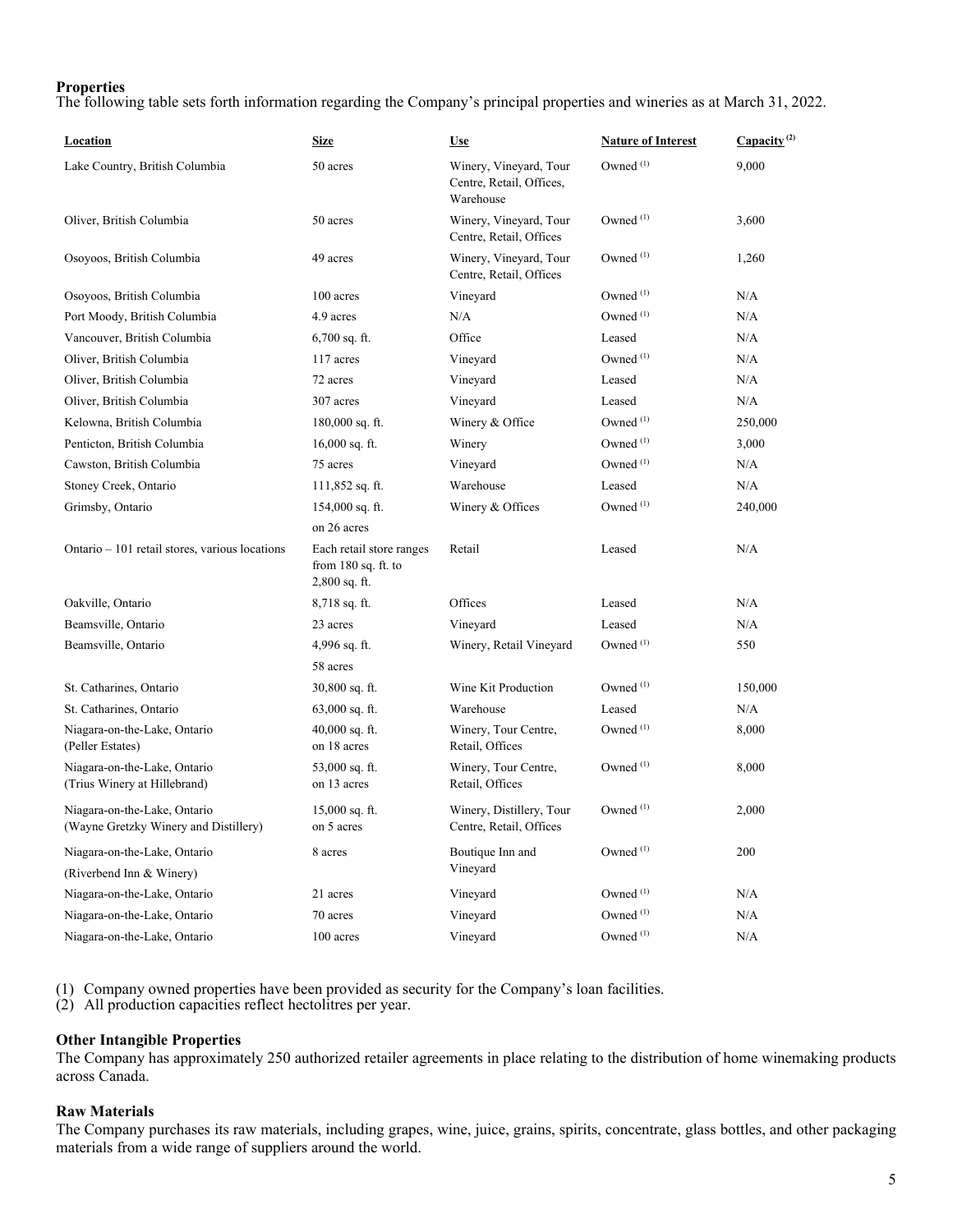The production process involves the preparation of product, packaging, and shipping to customers. The nature of the process and the production inputs required vary by brand. The required liquid production inputs include purchased domestic grapes from local grape growers, grapes harvested from APL owned vineyards, and bulk wine purchased both in Canada and on international markets. Apples and apple juice for national cider products are contracted domestically by region. The finished product is packaged in glass bottles and bag in box format in the Grimsby, Kelowna, and Truro facilities. Co-packers are used to bottle wine in the tetra pak format and 19.5L stainless steel kegs. Co-packers are also used to package cider, beer and ready-to-drink products in various aluminium can formats.

In Ontario and B.C., grapes are purchased from a number of third-party growers under supply contracts with the Company. In Ontario the Company is required to purchase grape tonnage to meet minimum legal requirements. Grape prices are negotiated annually between Ontario based producers and the Grape Growers' Marketing Board, while in British Columbia, grape prices are negotiated between the Company and individual growers. In B.C., APL uses the weighted average from the previous vintage as the basis for these negotiations. Grapes purchased in Ontario and B.C. are used primarily for the Ontario and B.C. markets, respectively.

The Company's investment in vineyards has helped to ensure it has a high quality and consistent supply of grapes grown in Canada. Niagara-on-the-Lake, the Beamsville Bench, and the Okanagan and Similkameen Valleys in B.C. are four of the best locations in the world for the production of premium vinifera grapes. To secure its supply of high-quality grapes, the Company has invested in Ontario and B.C. vineyards, and owns and leases 320 and 700 acres, respectively

The Company has entered into a number of contracts with over 75 grape growers in Ontario and B.C. to ensure that a continuous supply of grapes is available. The contract terms vary from one to ten years in duration and mature at varying times up to and including the 2035 harvest. The average commitment to purchase grapes grown in Canada over the next two years is approximately \$63 million per year.

To complement grapes purchased in Ontario and B.C. and to meet consumer demand in all regions of the country, the Company purchases wine, juice, and concentrate from suppliers around the world, primarily in Chile, Argentina, South Africa, Australia, Spain, Italy and the U.S. The Company has entered into advance purchase contracts with foreign suppliers to purchase bulk wine through March 2024.

The Company utilizes various packaging materials, including glass bottles, bag in box, barrels, tetra paks, PET bottles, kegs, corks, capsules, labels, and cartons in the bottling and packaging of its wines. The Company utilizes glass and aluminium cans in the bottling and packaging of its cider products and cans for the packaging of its beer and RTD portfolio. Glass bottles and aluminium cans represent a significant component of the total cost of goods sold. The Company has supply agreements for domestic glass to ensure continuity of supply for high volume brands and also has supply agreements for premium imported glass from the European Union. Supply risk is mitigated by carrying increased inventories of select core bottles. The Company has supply agreements with can distributors in the United States and Canada to ensure continuity of supply for aluminium cans.

The Company considers its sources of supply to be adequate.

## **Other Principal Contracts**

#### *Credit Facilities*

On December 8, 2020, the Company amended and restated its debt facilities. Amendments include a revised maturity date of December 8, 2024, revised financial covenants and additional tiers to the applicable margins based on the Company's leverage. Additionally, the total borrowing limit was increased to \$350 million and combined into one revolver, interest only facility to be used for acquisitions, day-to-day operations, distributions, and capital expenditures. Repayment of the facility is due on maturity. On November 10, 2021, the Company amended and restated its debt facility to revise the interest charge coverage ratio financial covenant for the period of December 31, 2021. On December 22, 2021, the Company obtained a waiver from its lenders in connection with the financial covenants of its credit agreement for the fiscal quarter ended December 31, 2021. Furthermore, on February 9, 2022, the Company amended its credit agreement to amend financial covenants for reporting periods from March 31, 2022 to the end of the term of the credit facility. The financial covenants for the reporting periods from June 30, 2022 to the end of the term of the credit facility were further amended on June 15, 2022. This amendment also contains post-closing covenants which require the Company to provide additional first ranking security in favour of the lenders on real property with a certain fair market value by a specified date.

The Company has entered into interest rate swaps in order to fix the interest rate on a portion of the debt amount outstanding. Until September 29, 2022, the interest rate is fixed at 2.25%, plus the applicable margin. As at March 31, 2022, the applicable margin was 4.00%.

The Company and its subsidiaries have provided their assets as security for these loans.

## *Foreign Exchange Contracts*

The Company uses forward contracts to protect against changes in foreign currency rates and as at March 31, 2022, the Company has forward foreign currency contracts to buy \$15.0 million US at rates averaging \$1.26; \$1.4 million Euro at rates averaging \$1.41 and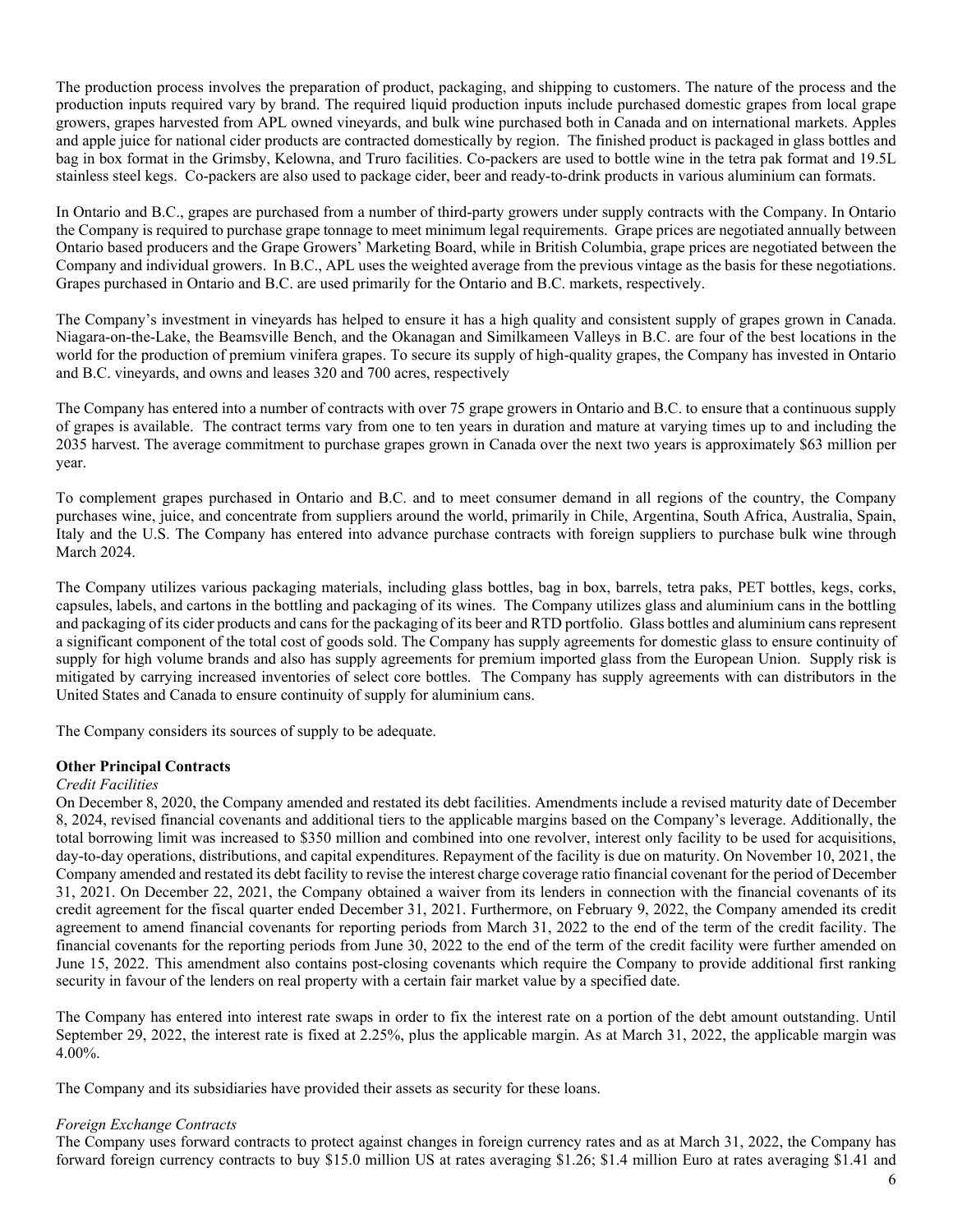\$2.4 million AUD at a rate of \$0.91. These contracts mature at various dates to September 2022.

## *Retail Store Leases*

The Company has lease obligations in place for its network of 101 *The Wine Shop, Wine Country Vintners, and Wine Country Merchants* retail store locations. These leases have terms that range from one year to ten years in length and are included in lease obligations in the consolidated annual financial statements for the year ended March 31, 2022.

## *Okanagan Valley Lease*

On November 1, 2006 the Company entered into a 30 year lease with Covert Farms Ltd. for 307 acres of land in the Okanagan Valley in B.C. The lease expires on October 31, 2036 and is included in lease obligations in the consolidated annual financial statements for the year ended March 31, 2022.

#### **Employees**

As at March 31, 2022, the Company had a total of 1,622 employees, of whom 45 full and part-time employees were covered by a union contract and approximately 564 were full or part-time employees of *The Wine Shop, Wine Country Vintners*, and *Wine Country Merchants* chain of retail stores.

The union in Kelowna, B.C. is covered by a contract with the Service Employees International Union Local 2, Branch Local 300. The collective agreement was ratified in June 2019 and expires on May 31, 2023.

## **Regulation**

The business of the Company is extensively regulated by provincial legislation which governs the manufacture and sale of beverage alcohol. Provincial liquor authorities issue licences for the manufacture and sale of beverage alcohol in each province. Provincial regulations govern the pricing, packaging, labelling, advertising, production, and distribution of products manufactured by licensed wineries, breweries, and distilleries. The Company is in compliance in all material respects with provincial legislation that regulates the manufacture and sale of beverage alcohol.

The Company is subject to environmental regulation at the federal, provincial, and municipal levels. The Company is committed to addressing environmental matters and to continually improving its environmental performance. Environmental highlights are presented annually to the executive management team and environmental improvements are incorporated into the business planning cycle. The Company is in material compliance with all provincial and federal legislation relating to environmental regulations.

Environmental performance is monitored internally with a focus on reducing waste, improving processes, and sourcing new recycling streams while meeting environmental laws and regulation. A Sustainability pillar was launched in the organization in 2020, inviting all teammates to participate in the goal of reducing our environmental impact. An initial measurement of the Company's greenhouse gas footprint is being conducted in 2022.

In fiscal 2020, several sites conducted third-party sustainability audits achieving Gold and Silver status. In fiscal 2021, all of the Company's Ontario wineries and associated vineyards achieved Sustainable Winegrowing Ontario Certification. Sustainable Winegrowing British Columbia Certification of the Company's Okanagan vineyards is scheduled to be completed in 2022. In addition, the Company is participating in a two-year biodiversity project in the Okanagan to improve vineyard soil health and increase native plant species and beneficial organisms.

The Company is also subject to local by-laws with respect to wastewater discharge at each of its production facilities and works in partnership with various levels of government to obtain all required environmental permits. Environmental Activity and Sector Registry ("EASR") assessment and registration was completed for the Company's Ontario winery and estate properties in fiscal 2018. EASR assessments and registrations are also complete for the GVI production facility. APL has implemented measures to reduce wastewater at the source and is actively experimenting with innovative and sustainable ways to reduce biological oxygen demand. The Company continues to invest in environmental infrastructure related to water, air, utilities and waste to ensure that regulations and environmental standards are met and that the Company's targeted reduction in environmental impact is achieved.

#### **Risks and Uncertainties**

The Company's sales of wine and craft beverage alcohol products are affected by general economic conditions and social trends such as changes in discretionary consumer spending and consumer confidence, future economic conditions, changes to inter-provincial trade laws, tax laws, the prices of its products and health trends. For the year ended March 31, 2022, the COVID-19 pandemic continued to impact consumer purchasing patterns resulting in fluctuations in the Company's results, however, the Company continues to generate operating cash flows to meet short-term working capital needs. The Company is also experiencing uncertainty with respect to raw materials and import wine costs due to inflation, and component shortages because of the global supply chain crisis. The impact on the financial results of the Company will depend on management's ability to successfully mitigate against these risks. In the first quarter of fiscal 2023, the Company has implemented price increases that are expected to partially offset inflationary pressures on margin and is also exploring opportunities to implement further increases should inflation continue to rise. The Company is also executing cost savings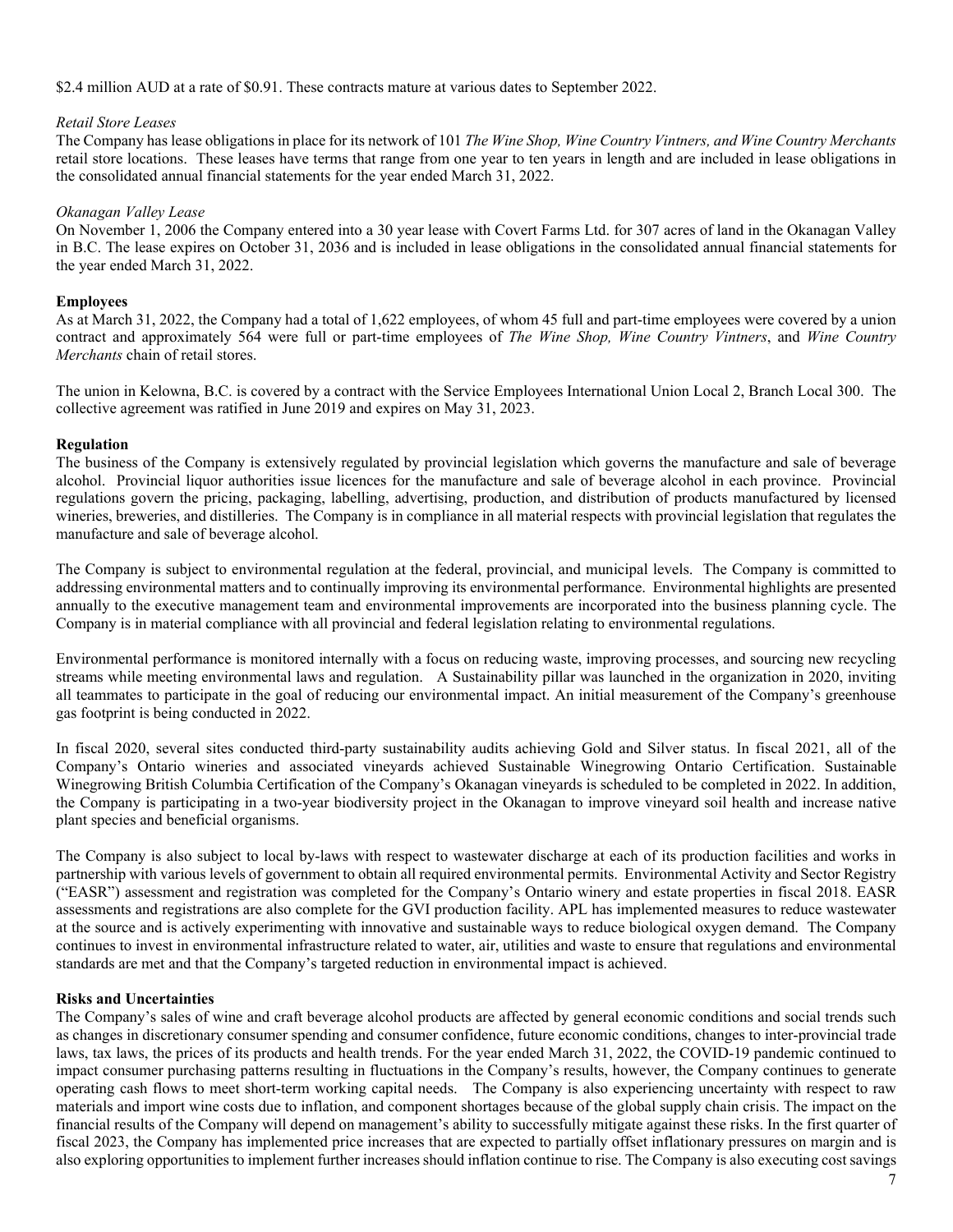initiatives to mitigate against increasing supply chain costs and supply constraints through alternative sourcing arrangements for components and the negotiation of lower outbound freight costs.

The Government of Ontario has announced its intention to modernize the rules for selling beverage alcohol in Ontario by expanding retail distribution in the province. This could represent a significant change to the retail landscape in Ontario with the goal of providing more convenience and choice to consumers. While there has not been a proposal by the Government of Ontario regarding implementation, the Company is working closely with its industry partners to mitigate the risks that this transition may have on its financial results.

The Canadian wine market continues to be the target of low-priced imported wines from regions and countries that subsidize wine production and grape growing as well as providing sizeable export incentives on subsidies. Many of these countries and regions prohibit or restrict the sale of imported wine in their own domestic markets. The Company, along with other members of the Canadian wine industry, are working with the Canadian government to improve support for the domestic industry.

The Company operates in a highly competitive industry and the dollar amount and unit volume of sales could be negatively impacted by its inability to maintain or increase prices, changes in geographic or product mix, a general decline in beverage alcohol consumption, or the decision of retailers or consumers to purchase competitor's products. Retailer and consumer purchasing decisions are influenced by, among other things, the perceived absolute or relative overall value of the Company's products including their quality or pricing compared to competitive products. Unit volume and dollar sales could also be affected by purchasing, financing, operational, advertising, or promotional decisions made by provincial agencies and retailers which could affect supply of or consumer demand for the Company's products. APL could also experience higher than expected selling and administrative expenses if it finds it necessary to increase the number of its personnel, advertising, or promotional expenditures to maintain its competitive position.

APL expects to increase sales in Canada principally through the sale of VQA wines, and as a result, is dependent on the quality and supply of domestically grown premium quality grapes. If any of the Company's vineyards or the vineyards of our grape suppliers experience adverse weather variations, natural disasters, pestilence, other severe environmental problems, or other occurrences, APL may not be able to secure a sufficient supply of grapes, a situation which could result in a decrease in production of certain products from those regions and/or result in an increase in costs. The inability to secure premium quality grapes could impair the ability of the Company to supply certain wines to its customers. When environmental risks such as wildfires occur, the Company's viticultural teams have internal processes to ensure the Company's vineyards are protected. This may include the use of technology and fire suppression activities. The Company's winemaking teams are also able to monitor the quality of the grapes and use enhanced processing technology to minimize the risk of smoke taint. APL has also developed programs to maintain access to a consistent supply of premium quality grapes and wine. The price of grapes is determined through negotiations with the Ontario Grape Growers Marketing Board in Ontario and with independent growers in British Columbia.

Foreign exchange risk exists on the purchases of bulk wine and concentrate that are primarily made in United States dollars, Euros, and Australian dollars. Fluctuating foreign currencies may have a positive or negative impact on gross margins, however, the Company believes the impact on gross margin will be largely offset by its continued ability to leverage scale and successful cost control initiatives to reduce other cost of goods sold. The Company's strategy is to hedge approximately 50% - 80% of its foreign exchange requirements throughout the fiscal year and to regularly review its on-going requirements. The Company does not enter into foreign exchange contracts for trading or speculative purposes and contracts are reviewed periodically. As at March 31, 2022, the Company has forward foreign currency contracts to buy \$15.0 million US at rates averaging \$1.26, \$1.4 million Euro at rates averaging \$1.41 and \$2.4 million AUD at a rate of \$0.91. These contracts mature at various dates to September 2022. Based on the Company's forecasts for foreign currency purchases and the amount of foreign exchange forward contracts outstanding at March 31, 2022, each one percent change in the respective foreign currency exchange rates would not result in a material impact on the Company's net earnings.

The Company purchases glass, bag in box, tetra paks, and other components used for bottling and packaging. The largest component of packaging is glass, of which there are few domestic or international suppliers. There is currently only one commercial supplier of glass in Canada that is able to supply glass to APL's specifications. Any interruption in supply could have an adverse impact on the Company's ability to supply its markets. APL has taken steps to reduce its dependence on domestic suppliers through the development of relationships with several international producers of glass and through carrying increased inventory of selected bottles.

The Company operates in a highly regulated industry with requirements regarding the production, distribution, marketing, advertising, and labelling of wine and spirits. These regulatory requirements may inhibit or restrict the Company's ability to maintain or increase strong consumer support for and recognition of its brands and may adversely affect APL's business strategies and results of operations. Privatization of liquor distribution and retailing has been implemented in varying degrees across the country. The recent regulatory changes relating to privatization in Ontario and sales through grocery outlets remains a risk to the Company through its impact on the Company's retail operations.

The wine industry and the domestic and international markets in which the Company operates are consolidating. This has resulted in fewer, but larger, competitors who have increased their resources and scale. The increased competition from these larger market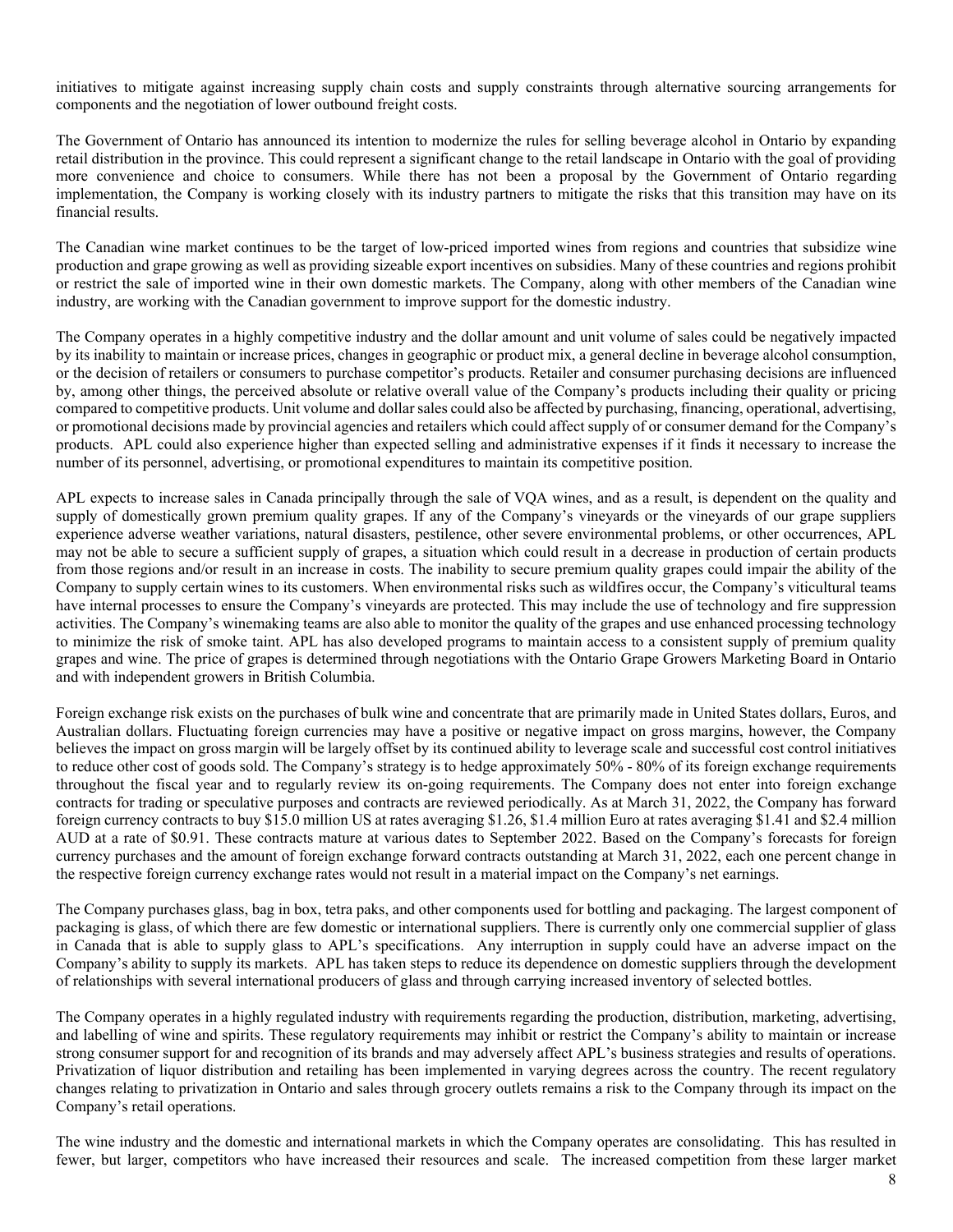participants may affect the Company's pricing strategies and create margin pressures resulting in potentially lower revenues. Competition also exerts pressure on existing customer relationships which may affect APL's ability to retain existing customers and increase the number of new customers. The Company has worked to improve production efficiencies, selectively increase pricing to increase gross margin, and implement a higher level of promotion and advertising activity to remain competitive. APL and other wine industry participants also generally compete with other alcoholic beverages for consumer acceptance, loyalty, and shelf space. No assurance can be given that consumer demand for wine and premium wine products will continue at current levels in the future.

Federal and provincial governments impose excise, other taxes, and mark-ups on beverage alcohol products which have been subject to change. Significant increases in excise and other taxes on beverage alcohol products could materially and adversely affect the Company's financial condition or results of operations. Federal and provincial governmental agencies extensively regulate the beverage alcohol products industry concerning such matters as licensing, trade practices, permitted and required labelling, advertising, and relations with consumers and retailers. Certain federal and provincial regulations also require warning labels and signage. New or revised regulations, increased licensing fees, requirements, taxes, or mark-ups could also have a material adverse effect on the Company's financial condition or results of operations.

The Company's future operating results also depend on the ability of its officers and other key employees to continue to implement and improve its operating and financial systems and manage the Company's significant relationships with its suppliers and customers. The Company is also dependent upon the performance of its key senior management personnel. The Company's success is linked to its ability to identify, hire, train, motivate, promote, and retain highly qualified management. Competition for such employees is intense and there can be no assurances that the Company will be able to retain current key employees or attract new key employees.

The Company has certain defined benefit pension plans. The expense and cash contributions related to these plans depend on the discount rate used to measure the liability to pay future benefits and the market performance of the plan assets set aside to pay these benefits. The Company's Pension Committee reviews the performance of plan assets on a regular basis and has a policy to hold diversified investments. Nevertheless, a decline in long-term interest rates or in asset values could increase the Company's costs related to funding the deficit in these plans.

The competitive nature of the wine industry internationally has resulted in the discounting of retail prices of wine in key markets such as the United States and the United Kingdom. Although significant price discounting may occur in Canada beyond current levels, the Company believes that its product quality, advertising, and promotional support along with its competitive pricing strategies will effectively mitigate the impact on the Company.

The Company considers its trademarks, particularly certain brand names and product packaging, advertising and promotion design, and artwork to be of significant importance to its business and ascribes a significant value to these intangible assets. APL relies on trademark laws and other arrangements to protect its proprietary rights. There can be no assurance that the steps taken by APL to protect its intellectual property rights will preclude competitors from developing confusingly similar brand names or promotional materials. The Company believes that its proprietary rights do not infringe upon the proprietary rights of fourth parties, but there can be no assurance in this regard.

As an owner and lessee of property the Company is subject to various federal and provincial laws relating to environmental matters. Such laws provide that the Company could be held liable for the cost of removal and remediation of hazardous substances on its properties. The failure to remedy any situation that might arise could lead to claims against the Company. A perceived failure to maintain high ethical, social, and environmental standards could have an adverse effect on the Company's reputation.

The success of the Company's brands depends upon the positive image that consumers have of those brands. Contamination of APL's products, whether arising accidentally or through deliberate fourth-party action, or other events that harm the integrity or consumer support for those brands could adversely affect their sales. Contaminants in raw materials purchased from fourth parties and used in the production of the Company's products or defects in the fermentation process could lead to low product quality as well as illness among, or injury to, consumers of the products and may result in reduced sales of the affected brand or all of the Company's brands.

# **DIVIDEND POLICY**

The Company's Class A Shares (non-voting) ("Class A Shares") are entitled to a dividend in an amount equal to 115% of any dividends paid or declared on Class B Shares (voting) ("Class B Shares"). On June 15, 2022, the Company's Board of Directors approved a common share dividend with no increase from fiscal 2022. The annual dividend on Class A Shares is \$0.246 per share and the dividend on Class B Shares is \$0.214. The Company has consistently paid common share dividends since 1979 and dividend payments are reviewed annually by the Board of Directors.

On June 2, 2016 the Company's Board of Directors approved a Dividend Reinvestment Plan (DRIP) for Class A Shares effective on September 9, 2016. Under the DRIP, registered Class A shareholders can elect to have 100% of their dividends reinvested to purchase additional Class A Shares. The Board of Directors believes the DRIP provides Class A shareholders with a cost-effective method to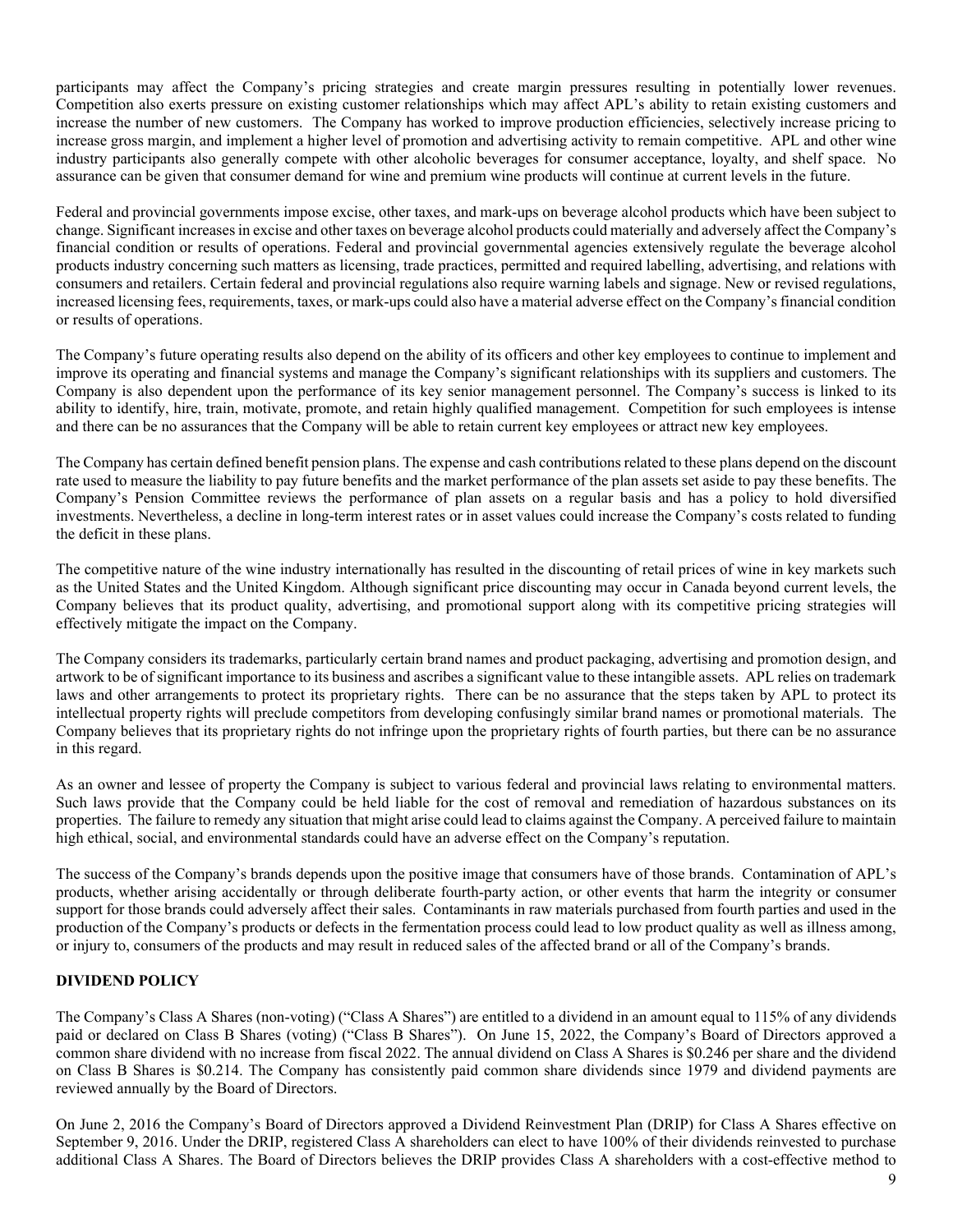increase their investment in the Company.

## **DESCRIPTION OF CAPITAL STRUCTURE**

The authorized share capital of the Company consists of an unlimited number of Preference Shares, issuable in one or more series, of which 33,315 are designated as Preference Shares, Series A, an unlimited number of Class A Shares and an unlimited number of Class B Shares. The only classes of shares of APL that are issued and outstanding are Class A Shares and Class B Shares. The only shares of the Company which are entitled to vote on matters set out in the notice of meeting of security holders are the Class B Shares. Neither the Class A Shares nor the Class B Shares may be subdivided, consolidated, reclassified, or otherwise changed unless contemporaneously therewith the other class of shares is subdivided, consolidated, reclassified, or otherwise changed in the same manner and in the same proportion. In the event of liquidation, dissolution, or a winding-up of the Company, all of the Company's property and assets available for distribution to the holders of Class A Shares and Class B Shares shall be paid or distributed equally, share for share, to the holders of Class A Shares and Class B Shares, respectively. In the event a takeover bid is made for Class B Shares, the holders of Class A Shares have no right to participate on such takeover bid.

On March 4, 2021 the Company announced its notice of intention to make a normal course issuer bid had been approved by the Toronto Stock Exchange. Under the bid the Company can purchase for cancellation up to 1,773,896 of its outstanding Class A non-voting shares, representing 5% of the Class A shares outstanding, during the 12-month period from March 8, 2021 to March 7, 2022. As of March 7, 2022, the Company purchased 598,600 Class A shares at a weighted average price of \$8.70 per share for a total of \$5.2 million. On March 31, 2022, the Company had outstanding 8,144,183 Class B Shares without nominal or par value, each carrying the right to one vote per share, and 34,978,011 Class A Shares.

As described above, Class A Shares are non-voting securities and are entitled to a dividend in an amount equal to 115% of any dividend paid or declared on Class B Shares. Class B Shares are voting securities and convertible into Class A Shares on a one-for-one basis.

## **MARKET FOR SECURITIES**

The Class A Shares (stock symbol "ADW.A") and Class B Shares (stock symbol "ADW.B") are listed and posted for trading on the Toronto Stock Exchange. The monthly volume of trading and price ranges of the Class A Shares and Class B Shares on the Toronto Stock Exchange over fiscal 2022 are as follows.

| <b>Class A Shares (non-voting)</b> |             |       |              | <b>Class B Shares (voting)</b> |               |             |       |              |        |
|------------------------------------|-------------|-------|--------------|--------------------------------|---------------|-------------|-------|--------------|--------|
| Period                             | <b>High</b> | Low   | <b>Close</b> | Volume                         | <b>Period</b> | <b>High</b> | Low   | <b>Close</b> | Volume |
| 2021                               | \$          | \$    | \$           |                                | 2021          | \$          | \$    | \$           |        |
| April                              | 11.01       | 10.23 | 11.01        | 968,200                        | April         | 13.46       | 11.57 | 13.37        | 19,400 |
| May                                | 11.09       | 10.32 | 10.49        | 806,800                        | May           | 13.96       | 11.76 | 11.76        | 6,200  |
| June                               | 10.74       | 9.07  | 9.27         | 1,931,600                      | June          | 12.83       | 11.27 | 12.30        | 9,700  |
| July                               | 9.33        | 8.53  | 8.70         | 1,140,700                      | July          | 12.42       | 10.93 | 10.93        | 5,500  |
| August                             | 8.64        | 8.09  | 8.44         | 1,197,000                      | August        | 10.83       | 10.02 | 10.33        | 7,600  |
| September                          | 8.66        | 8.20  | 8.39         | 680,500                        | September     | 10.97       | 10.09 | 10.41        | 5,800  |
| October                            | 8.95        | 8.28  | 8.35         | 571,500                        | October       | 11.26       | 10.01 | 11.13        | 11,600 |
| November                           | 8.46        | 7.82  | 7.82         | 1,164,700                      | November      | 11.56       | 10.14 | 10.14        | 26,700 |
| December                           | 8.09        | 7.60  | 8.09         | 1,024,900                      | December      | 10.89       | 9.35  | 10.89        | 5,400  |
| 2022                               |             |       |              |                                | 2022          |             |       |              |        |
| January                            | 7.96        | 7.64  | 7.93         | 728,500                        | January       | 11.33       | 9.95  | 9.95         | 12,700 |
| February                           | 8.18        | 6.97  | 7.14         | 1,047,900                      | February      | 9.95        | 8.75  | 8.75         | 7,000  |
| March                              | 7.39        | 7.06  | 7.28         | 870,300                        | March         | 9.83        | 9.05  | 9.75         | 3,900  |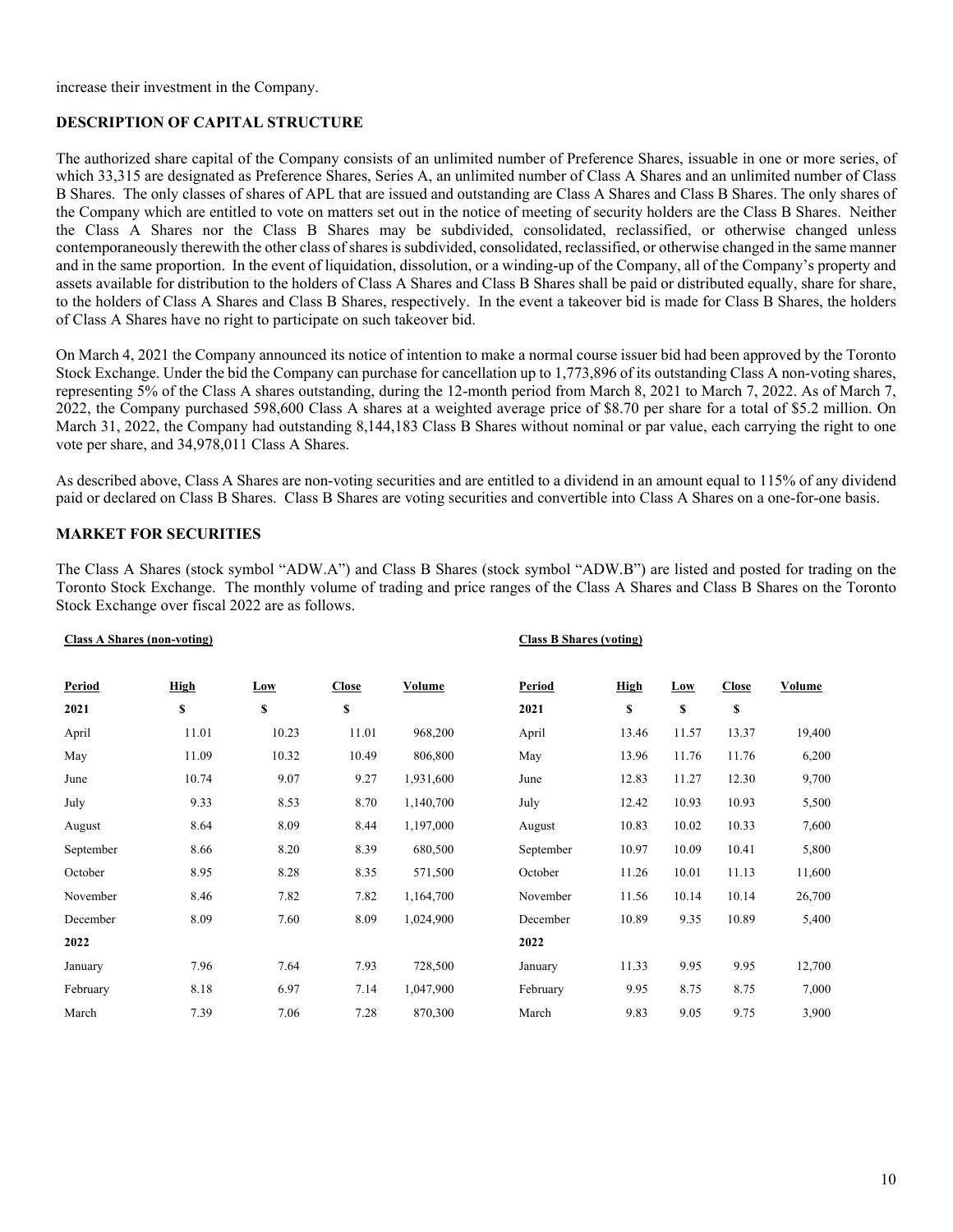#### **DIRECTORS AND OFFICERS**

The names, provinces of residence, and principal occupation of the directors of the Company and the period during which each director has served on the Board of Directors are as follows:

| <b>Name and Province of Residence</b>                                                                                                                                                          | <b>Principal Occupation</b>                                   | <b>Director Since</b> |
|------------------------------------------------------------------------------------------------------------------------------------------------------------------------------------------------|---------------------------------------------------------------|-----------------------|
| SHAUNEEN E. BRUDER <sup>(1)</sup><br>Ontario, Canada                                                                                                                                           | Corporate Director                                            | 2018                  |
| MARK W. COSENS <sup>(2)</sup><br>Ontario, Canada<br>Kilbride Partners is a private management<br><i>advisory firm.</i>                                                                         | Managing Director<br>Kilbride Partners                        | 2001                  |
| PERRY J. MIELE <sup>(3)</sup><br>Ontario, Canada<br>Beringer Capital is a company experienced<br>in a broad range of disciplines including operations,<br>finance, new business, and strategy. | Chairman & Managing Partner<br>Beringer Capital               | 2010                  |
| A. ANGUS PELLER, M.D. <sup>(4)</sup><br>Ontario, Canada<br>RBC insurance is an operating entity of Royal Bank<br>of Canada, offering a wide range of insurance advice<br>and solutions         | Senior Medical Consultant<br><b>RBC</b> Insurance             | 1991                  |
| JOHN E. PELLER $(5)$<br>Ontario, Canada                                                                                                                                                        | Chief Executive Officer and Chairman<br>Andrew Peller Limited | 1989                  |
| <b>FRANCOIS VIMARD</b> <sup>(6)</sup><br>Ontario, Canada                                                                                                                                       | Corporate Director                                            | 2018                  |

(1) Chair of Governance and Human Resources Committee

(2) Chair of the Pension Committee

(3) Independent Lead Director

(4) Vice Chair of the Board of Directors

(5) Chair of the Board of Directors

(6) Chair of the Audit, Finance and Risk Committee

Each term is three years and there is a maximum of three such terms for a total of nine years of service on the Board. At its discretion, the Board may extend the limit beyond the maximum if circumstances warrant.

## **Officers Who Are Not Directors**

The names and provinces of residence of the executive officers of the Company who are not directors and the position and principal occupation of each of them with the Company as of March 31, 2022 are as follows:

| <b>Name and Province of Residence</b> | <b>Principal Occupation</b>                                                 |
|---------------------------------------|-----------------------------------------------------------------------------|
| <b>JOHN PELLER</b>                    | President and Chief Executive Officer                                       |
| Ontario, Canada                       |                                                                             |
| <b>STEVE ATTRIDGE</b>                 | Chief Financial Officer and Executive Vice-President, IT                    |
| Ontario, Canada                       |                                                                             |
| <b>PATRICK O'BRIEN</b>                | Chief Commercial Officer                                                    |
| Ontario, Canada                       |                                                                             |
| <b>JAMES COLE</b>                     | Executive Vice President, Business to Consumer                              |
| Ontario, Canada                       |                                                                             |
| <b>SHAWN MACLEOD</b>                  | Executive Vice President, Marketing                                         |
| Ontario, Canada                       |                                                                             |
| <b>SARA PRESUTTO</b>                  | Executive Vice-President, People and Culture                                |
| Ontario, Canada                       |                                                                             |
| <b>BRENDAN WALL</b>                   | <b>Executive Vice President, Operations</b>                                 |
| Ontario, Canada                       |                                                                             |
| <b>STEFAN BARKER</b>                  | Vice-President, Supply Chain                                                |
| Ontario, Canada                       |                                                                             |
| <b>GREG BERTI</b>                     | Vice-President, Global Markets, Industry Relations and Business Development |
| Ontario, Canada                       |                                                                             |
| <b>GAVIN HAWTHORNE</b>                | Vice President, Sales & Marketing, GVI                                      |
| Ontario, Canada                       |                                                                             |
| <b>CRAIG MCDONALD</b>                 | Vice President, Winemaking                                                  |
| Ontario, Canada                       |                                                                             |

There are no existing or potential conflicts of interest between any director or officer of the Company or its subsidiaries and the Company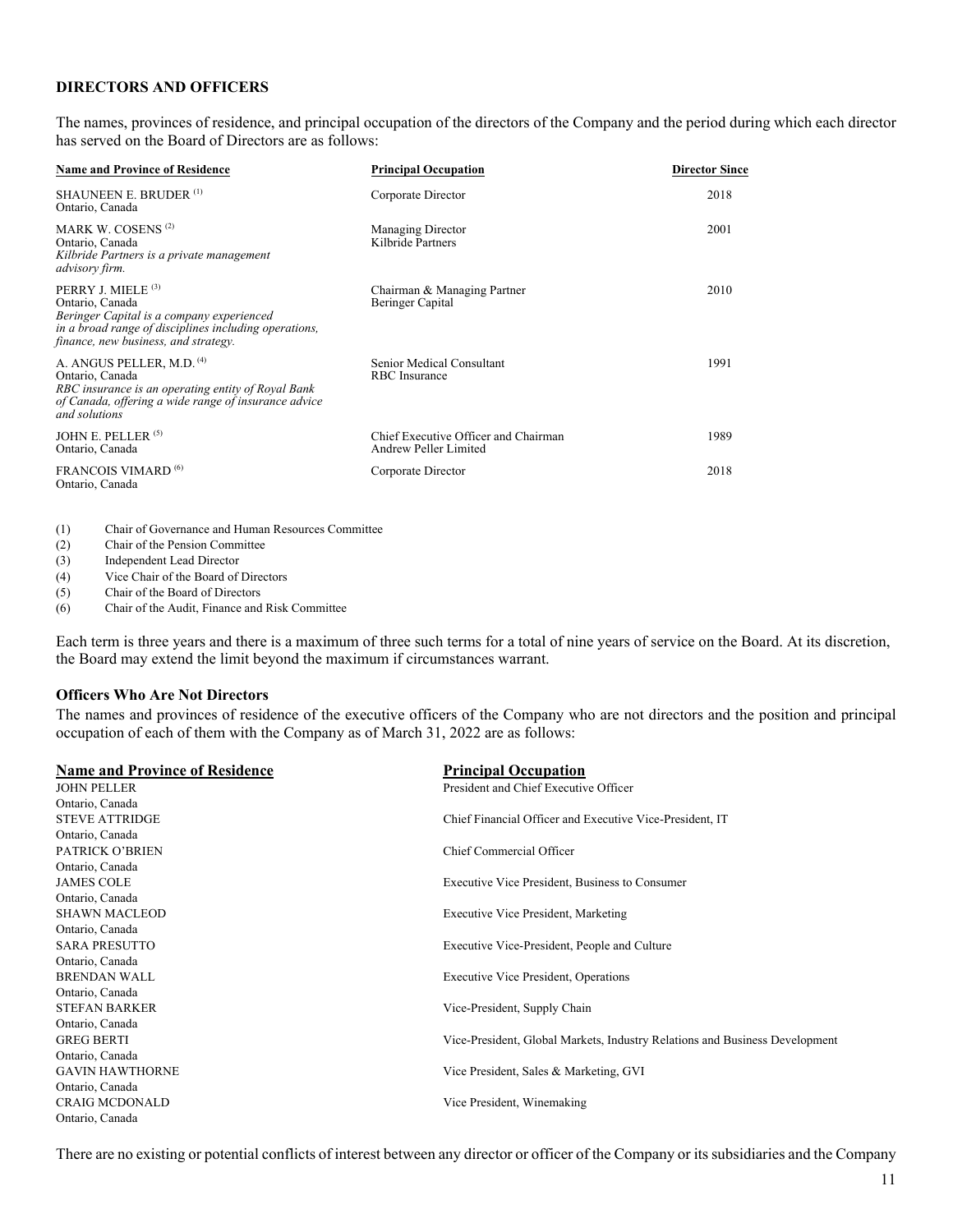and its subsidiaries. There are no cease trade orders (or similar orders) involving any director or officer and there are no other penalties, sanctions, insolvency, or bankruptcy proceedings outstanding. During the past five years, each of the officers of the Company has had the same or similar principal occupation with the Company or the organization indicated, except: Mr. O'Brien who, prior to September 2019, was Chief Sales and Customer Excellence Officer of Molson Coors Brewing Company, Mr. Barker who, prior to June 2019, was the Executive Head of Supply Chain and Purchasing at Dr. Oetker Canada Ltd., Mr. Attridge who, prior to September 2018, was Chief Financial Officer of Mastronardi Produce Ltd, and Ms. Presutto who, prior to June 2018 was Vice President, Human Resources at Starbucks Canada.

The directors and executive officers of APL as a group beneficially own, or control or direct, directly or indirectly, 5,994,198 Class B Shares, being approximately 73.6% of the issued and outstanding Class B Shares of the Company.

## **TRANSFER AGENT AND REGISTRAR**

The transfer agent and registrar for the Company's Class A Shares (non-voting) and Class B Shares (voting) is Computershare Investor Services Inc. with its head office in Toronto where the registers of transfers for the Company's securities are located.

## **INTERESTS OF EXPERTS**

The audited financial statements of the Company for the year ended March 31, 2022 filed with the Canadian securities administrators are audited by PricewaterhouseCoopers LLP, Chartered Professional Accountants. PricewaterhouseCoopers LLP has reported that they are independent of the Company in accordance with the rules of professional conduct of the Chartered Professional Accountants of Ontario.

## **REPORT OF THE AUDIT COMMITTEE**

The text of the Audit, Finance, and Risk committee's charter is attached as Schedule A to this AIF.

The Audit, Finance, and Risk Committee (the "Audit Committee") is composed entirely of independent directors. The four members of the Audit Committee during the year ended March 31, 2022 were Francois Vimard (Chairman), Shauneen E. Bruder, Mark W. Cosens, and Perry J. Miele. All members of the Audit Committee for the year ended March 31, 2022 are considered by the Board to be financially literate by way of their business experience and educational background. The following is a brief summary of the education and experience that is relevant to the performance of the responsibilities as Audit Committee members:

| <b>Audit Committee Member</b> | <b>Relevant Education and Experience</b>                                                                                                                                                                                                                                                                                                                                                                                                                                                                                                                                                                                                                                                                                                                                                                                                                                                                                                             |
|-------------------------------|------------------------------------------------------------------------------------------------------------------------------------------------------------------------------------------------------------------------------------------------------------------------------------------------------------------------------------------------------------------------------------------------------------------------------------------------------------------------------------------------------------------------------------------------------------------------------------------------------------------------------------------------------------------------------------------------------------------------------------------------------------------------------------------------------------------------------------------------------------------------------------------------------------------------------------------------------|
| Shauneen E. Bruder            | Ms. Bruder was, until her retirement on October 31, 2019, the Executive Vice-President, Operations at the Royal Bank of Canada<br>("RBC") where she was responsible for overseeing operations related to all personal and business clients in Canada. Her previous<br>senior roles at RBC include Executive Vice-President of Business and Commercial Banking, Chief Operating Officer of the<br>Global Wealth Management division and President of RBC Centura Banks, Inc. in North Carolina. She serves on the board of<br>Canadian National Railway Inc. and is Chair of the Board of Governors for the University of Guelph. She is a member of the<br>Institute of Corporate Governors. Previously, she was appointed as the Chairperson of the Canadian Chamber of Commerce and<br>the Canadian American Business Council. Ms. Bruder was inducted in the Women's Executive Network 100 Most Powerful<br>Women in Canada Hall of Fame in 2016. |
| Mark W. Cosens                | Mr. Cosens is the Managing Director at Kilbride Partners and a former Managing Director of Korn/Ferry International,<br>specializing in industrial, energy, and financial services. Prior to joining Korn/Ferry International, Mr. Cosens held several<br>positions in the investment and commercial banking industry. Mr. Cosens holds a Bachelor of Arts in Economics from the<br>University of Western Ontario and an LLB from Osgoode Hall Law School.                                                                                                                                                                                                                                                                                                                                                                                                                                                                                           |
| Perry J. Miele                | Mr. Miele is Chairman and Managing Partner of Beringer Capital and is responsible for investing activities, strategic<br>development, and oversight of Beringer's investment portfolio. Mr. Miele has invested and worked across many sectors and<br>has expertise in consumer brands, ecommerce, digital media and finance. He has operated companies in a wide geographic area<br>throughout Canada and the U.S.                                                                                                                                                                                                                                                                                                                                                                                                                                                                                                                                   |
| Francois Vimard               | Mr. Vimard has been Executive Vice-President and Chief Financial and Administrative Officer of Empire Company Ltd and<br>Sobeys Inc. between 2007 and 2017. He also formerly served as Chairperson of the Board of Directors of GS1 Canada between<br>2015 and 2017. He currently serves as a Board Member at Goodfood Market Corp, where he is also the Chairperson for the<br>Audit Committee. He is also Chairperson of KPT Inc. and member of its audit committee. Mr. Vimard is a Chartered Professional<br>Accountant and is a graduate of the Institute of Corporate Directors.                                                                                                                                                                                                                                                                                                                                                               |

#### **Pre-Approval Policies**

The Audit Committee has adopted the following policies and procedures for the engagement of non-audit services. The Audit Committee will pre-approve all audit and non-audit services provided by the auditors. This is accomplished through the Audit Committee's recommendation to the holders of Class B Shares on the approval of the appointment of the auditors at the Company's annual meeting and through the Audit Committee's review of the auditors' annual audit plan. Periodically the Audit Committee will update an agreed list of pre-approved services that are recurring or otherwise reasonably expected to be provided. Any additional requests for pre-approval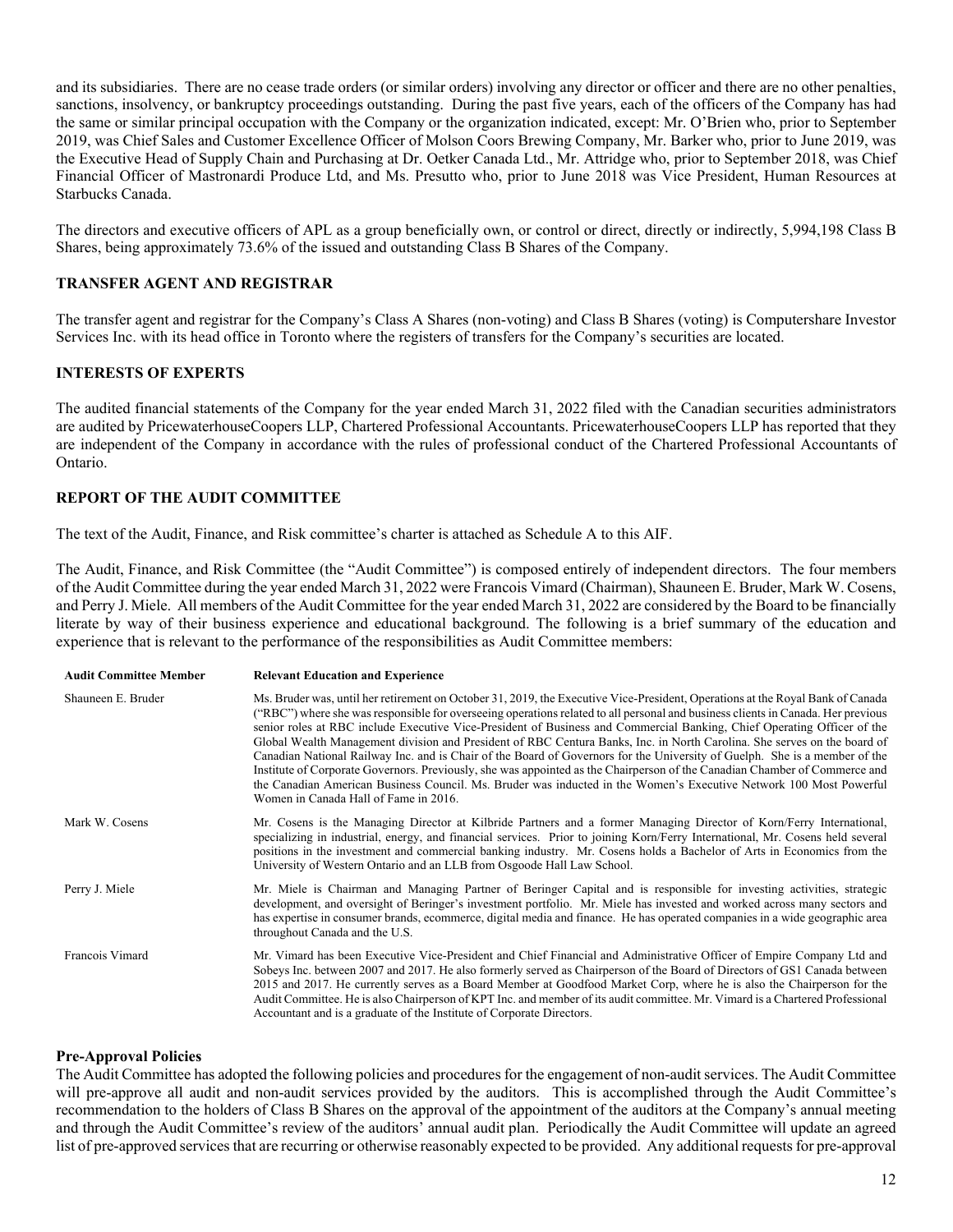will be addressed on a case-by-case basis to the Audit Committee. The engagement may commence upon approval by a quorum of the full Audit Committee.

# **External Auditor Service Fees**

The table below provides disclosure of the services provided and fees earned by the Company's external auditors over the Company's two most recently completed fiscal years:

| <b>Type of Services</b>  | $Fees - Fiscal 2022$ | Fees – Fiscal 2021 |
|--------------------------|----------------------|--------------------|
| Audit fees $(1)$         | \$609,199            | \$772.981          |
| All other services $(2)$ | 262,637              | 299,876            |
| Total                    | \$871,836            | \$1,072,857        |

(1) Audit fees in fiscal 2022 and fiscal 2021 include work performed over the Company's Oracle Cloud implementation.

(2) All other services relate to a sub-lease agreement for office space entered into during fiscal 2018. The arrangement was conducted at market rates and is not considered significant to either party.

All recommendations of the Audit Committee to compensate the external auditor in fiscal 2022 and fiscal 2021 have been approved.

## **Audit Fees**

Audit fees were paid for professional services rendered by the auditors for the audit of the Company's annual financial statements as well as services provided in connection with statutory and regulatory filings.

## **ADDITIONAL INFORMATION**

Additional information, including directors' and officers' remuneration and principal holders of the Company's securities is contained in the Company's Management Information Circular which will be dated July 29, 2022. None of the directors, officers, 10% (or more) shareholders of the Company, or any of their respective associates or affiliates have had within the past three most recently completed financial years, or during the current fiscal year, a material interest, direct or indirect, in any transaction that has materially affected or is reasonably expected to materially affect the Company. Additional financial information, including audited comparative consolidated financial statements for the year ended March 31, 2022 and related Management's Discussion and Analysis ("MD&A") is provided in the Annual Report to Shareholders. This and other information related to the Company can be accessed through SEDAR at www.sedar.com.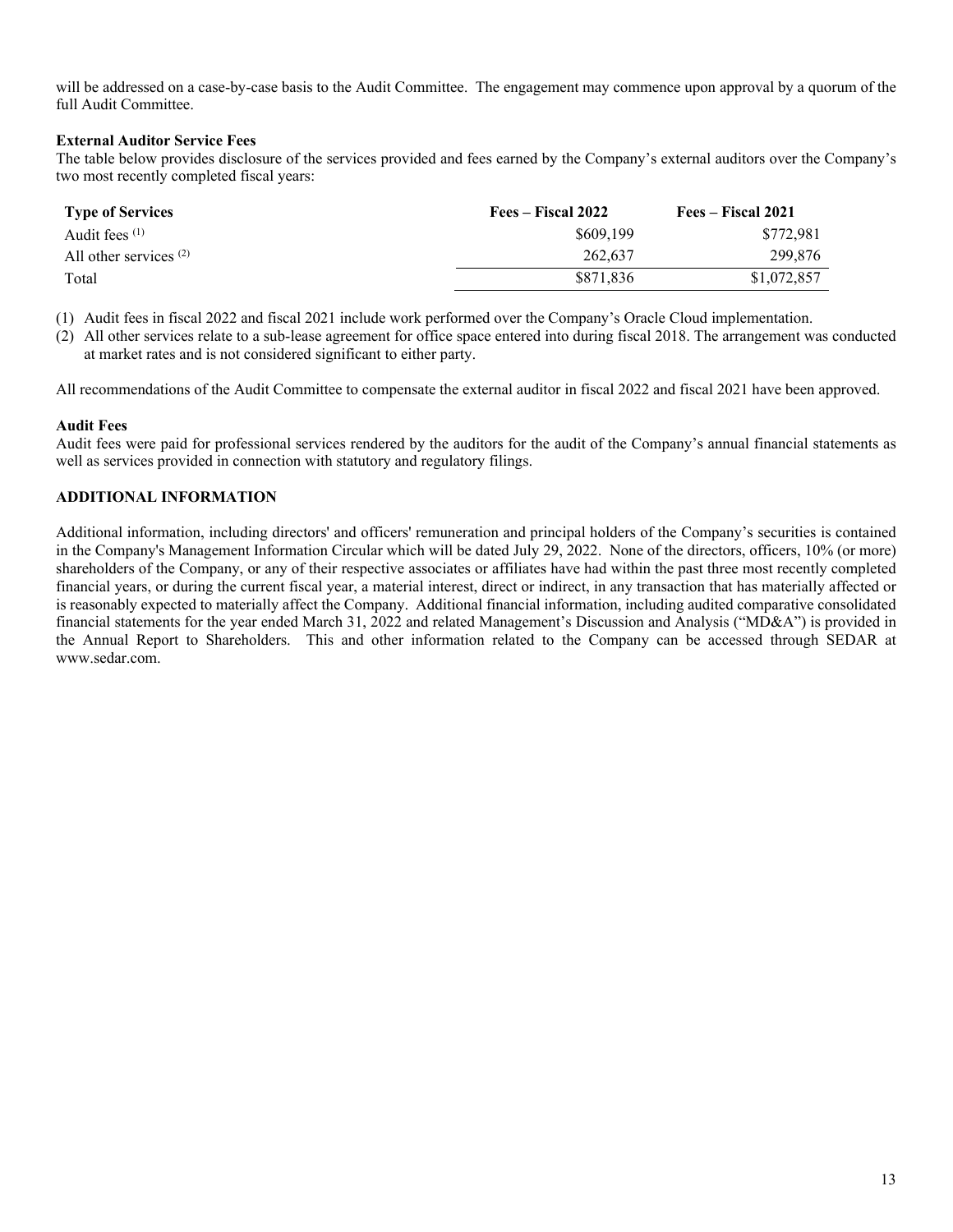## **SCHEDULE A**

## **CHARTER OF THE AUDIT, FINANCE, AND RISK COMMITTEE OF THE BOARD OF DIRECTORS OF ANDREW PELLER LIMITED**

#### **Purpose**

The primary purpose of the audit committee (the "Audit Committee") of the board of directors (the "Board") of Andrew Peller Limited (the "Corporation") is to assist the Board of Directors in fulfilling its oversight responsibilities for the Corporation's internal control and management's information systems; reviewing the quarterly financial statements and managements' discussion and analysis prior to their release and recommending their approval to the Board; reviewing the annual audited financial statements and management's discussion and analysis prior to their release and recommending their approval to the Board; reviewing accounting and auditing developments and meeting with both financial and accounting personnel and the external auditors on issues relevant to the Corporation; reviewing the Corporation's policies and practices relating to insurance coverage, foreign exchange and interest rate hedging and, reviewing and assessing the qualifications, independence, and performance of the Corporation's auditors.

Consistent with this function, the Audit Committee should encourage continuous improvement of, and should foster adherence to, the Corporation's policies, procedures, and practices.

#### **Approval of Charter**

This Audit Committee charter is approved by the Board. Future changes to this charter require approval by the Board based on the recommendation of the Audit Committee.

#### **Structure and Composition**

The Audit Committee shall consist of no fewer than three members from among the Board.

Each member of the Audit Committee shall be free from any relationship that, in the opinion of the Board, would interfere with the exercise of his or her independent judgement as a member of the Audit Committee; and meet the independence and experience requirements of the Toronto Stock Exchange and all applicable rules and regulations in Canada relating to corporate governance and audit committee matters, including Multilateral Instrument 52-110 (the "Regulations").

All members of the Audit Committee must be "financially literate" as such term is defined by the Regulations. The Board shall make determinations as to whether each member of the Audit Committee satisfies this requirement. The members of the Audit Committee shall be appointed by the Board annually on the recommendations of the Governance and Human Resource Committee or until successors are duly appointed.

The Board shall normally designate the Chair of the Audit Committee. In the event that a Board designation is not made, the members of the Audit Committee shall elect a temporary Chair for such meeting by majority vote of the members in attendance at the meeting.

Once appointed, Audit Committee members shall cease to be a member of the Audit Committee only upon:

- (i) resignation from the Board;
- (ii) death;
- (iii) disability; or
- (iv) not being re-appointed pursuant to the appointment process described above.

#### **Meetings**

The Audit Committee shall meet at least quarterly and more frequently as circumstances dictate. The Audit Committee shall meet at least annually with management and the Corporation's auditor in separate committee sessions.

A majority of Audit Committee members are required for meeting quorum. In the event that the number of Audit Committee members is an even number, one half of the number of members shall constitute a quorum.

The Audit Committee may request any officer or employee of the Corporation or the Corporation's outside counsel or independent auditor to attend a meeting of the Audit Committee or to meet or provide consultations to the Audit Committee or any member thereof.

The CEO and President, the CFO and Executive Vice-President IT of the Corporation and representatives of the independent auditors shall normally attend meetings of the Audit Committee. Others may also attend meetings as the Audit Committee may request. Notice of all meetings of the Audit Committee shall be sent to the Auditors as well as Audit Committee members.

#### **Resolutions**

Resolutions of the Audit Committee shall require approval by a simple majority of members voting on such resolution. The Chair of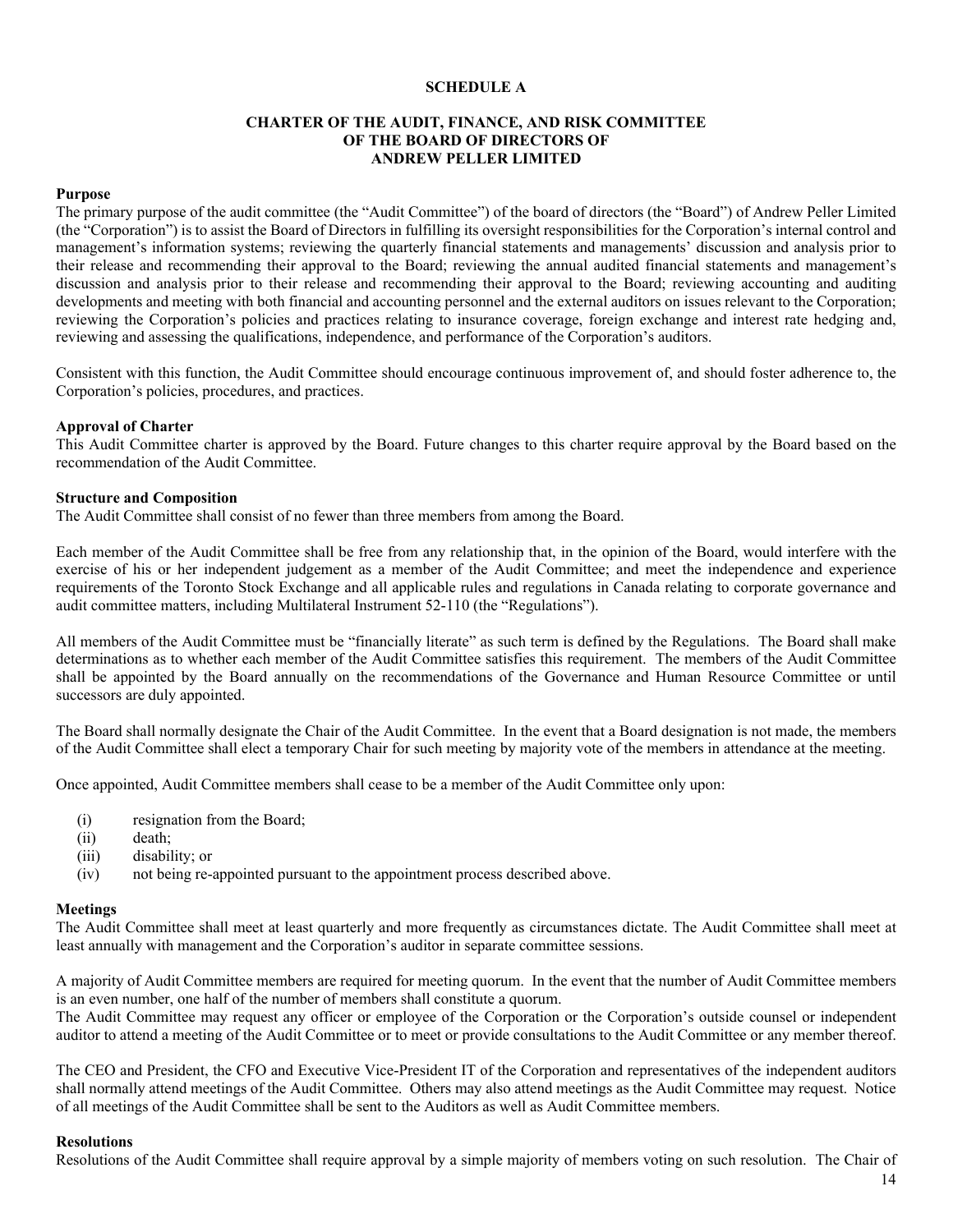the Audit Committee shall not have a deciding vote in the case of a tie.

## **Responsibilities and Duties**

## **i) Minutes and Reporting to the Board**

The Audit Committee shall prepare written minutes of all meetings. The Chair of the Committee or designate shall report to the Board of Directors after each meeting the significant matters addressed by the Committee at such meeting and a copy of the minutes shall be made available to all members of the Board. The Audit Committee shall make regular reports to the Board, but not less frequently than quarterly.

## **ii) Independent Auditor**

With respect to the Corporation's independent auditor the Audit Committee shall:

- be directly responsible for overseeing the work of the external auditor engaged for the purpose of preparing or issuing an auditor's report or performing other audit, review or attest services for the issuer, including the resolution of disagreements between financial management and the external auditor regarding financial reporting
- have sole authority to recommend to the Board the appointment or replacement of the independent auditor (subject to shareholder approval)
- recommend to the Board the compensation of the independent auditor
- have the independent auditor report directly to the Audit Committee
- determine the extent of involvement of the independent auditor in reviewing unaudited quarterly financial results
- meet with the independent auditor prior to the annual audit to discuss the planning, scope and staffing of the audit
- approve the selection of the senior audit partners having primary responsibility for the audit and the audit partner responsible for reviewing the audit
- at least on an annual basis, evaluate the qualifications, performance, and independence of the independent auditor and the senior audit partner having primary responsibility for the audit
- obtain and review a report from the independent auditor at least annually regarding:
	- (i) the independent auditor's internal quality-control procedures;
		- (ii) any material issues raised by the most recent internal quality control review, or peer review, of the firm, or raised by any inquiry or investigation by government or professional authorities within the preceding five years respecting one or more independent audits carried out by the firm;
		- (iii) any steps taken to deal with any issues; and
	- (iv) all relationships between the independent auditor and the Corporation.
- review and approve the Corporation's hiring policies regarding partners, employees, and former partners and employees of the present and former independent auditor
- pre-approve all auditing services and permitted non-audit services (including fees and terms thereof) to be performed for the Corporation or its subsidiaries by its independent auditor

# **iii) Financial Reporting**

With respect to the Corporation's reporting of unaudited quarterly financial results, the Audit Committee shall:

- Prior to their public release and filing with securities regulatory agencies, review and discuss with management and the independent auditor the:
	- o press release
	- o consolidated financial statements and notes thereto
	- o management's discussion and analysis
	- o results of any independent auditor's review requested/approved by the Audit Committee
	- o review the Corporation's unaudited quarterly financial results
	- o recommend to the Board whether the unaudited quarterly financial statements of the Corporation should be approved by the Board

## **iv) Year-End Audit**

With respect to the Corporation's annual audit, the Audit Committee shall:

 Prior to their public release and filing with securities regulatory agencies, review and discuss with management and the independent auditor the: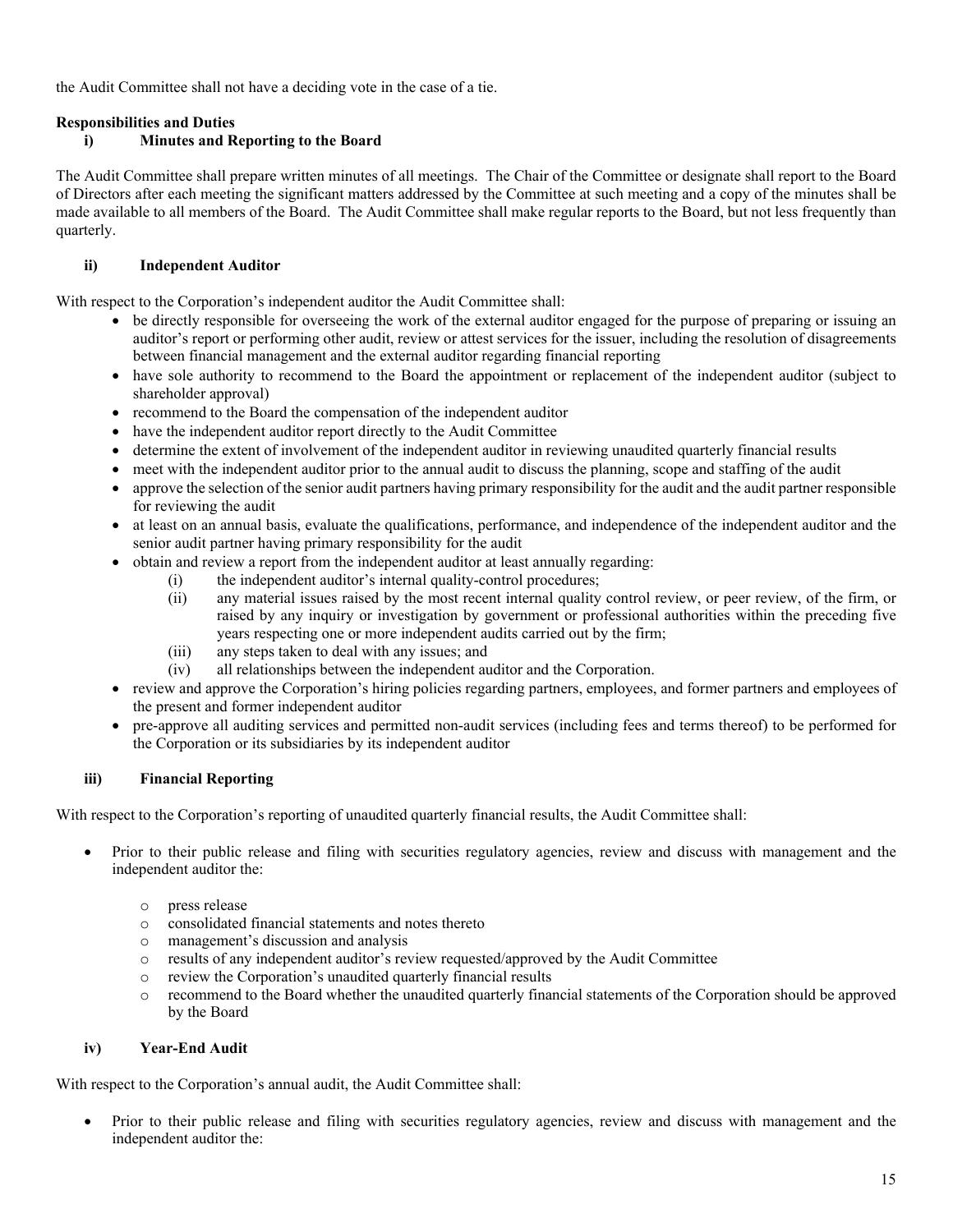- o financial statements and notes thereto for consolidated and separate entities
- o management's discussion and analysis
- o results of the independent auditor's audit
- o notice of annual meeting of shareholders
- o annual information form
- The review of the Corporation's audited financial results shall include:
	- $\circ$  any significant judgements (e.g. estimates and reserves) made in the preparation of financial statements
	- o any significant disagreements among management and the independent auditors in connection with the preparation of financial statements
	- o the extent to which changes or improvements in financial or accounting practices, as approved by the Audit Committee, have been implemented
	- o significant financial reporting issues and judgements made in connection with the preparation of the Corporation's financial statements, including any significant changes in the Corporation's selection or application of accounting principles, any major issues as to the adequacy of the Corporation's internal controls and special steps adopted in light of material control deficiencies
	- o the Corporation's use of "pro forma" or "adjusted" non-GAAP information
	- o critical accounting policies and practices
	- o review of alternative treatments of financial information in all cases, ramifications of the use of such alternative disclosures and treatments, and the treatment preferred by the independent auditor
	- o any written communications between the independent auditor and management (e.g. management letters, schedule of unadjusted differences)
	- $\circ$  the effect of regulatory and accounting initiatives as well as off-balance sheet structures on the Corporation's financial statements
	- o management certifications of reports filed by the Corporation pursuant to the Regulations
	- o integrity of the Corporation's financial reporting processes
	- o any correspondence with regulators or government agencies and any published reports which raise material issues regarding the Corporation's financial statements or accounting policies
	- o results of the independent auditor's audit
	- o discussions with the independent auditor regarding significant adjustments, management judgements and accounting estimates, significant new accounting policies, any difficulties encountered in the course of the audit work, any restrictions on the scope of activities or access to requested information, and any significant disagreements with management
	- o a verbal and/or written report, as appropriate, from the independent auditors describing
		- (i) all critical accounting policies and practices to be used
		- (ii) all alternative treatments of financial information within generally accepted accounting principles that have been discussed with management, ramifications of the use of such alternative disclosures and treatments, and the treatment preferred by the independent auditors and
		- (iii) other material communications between the independent auditors and management, such as the annual management letter or schedule of unadjusted differences
- Recommend to the Board whether the audited consolidated financial statements of the Corporation should be approved by the Board

# **v) Annual Proxy Statement and Regulatory Filings**

The Audit Committee shall:

- issue any reports required of the Audit Committee to be included in the Corporation's annual proxy statement
- review and recommend to the Board the approval of all material documents filed with securities regulatory agencies including, but not limited to:
	- o Consolidated Year-end Financial Statements
	- o Annual Information Form
- satisfy itself that adequate procedures are in place for the review of the Corporation's public disclosure of financial information extracted or derived from the Corporation's financial statements, other than the documents referred to above, and periodically assess the adequacy of those procedures

## **vi) Related Party Transactions and Off-Balance Sheet Structure**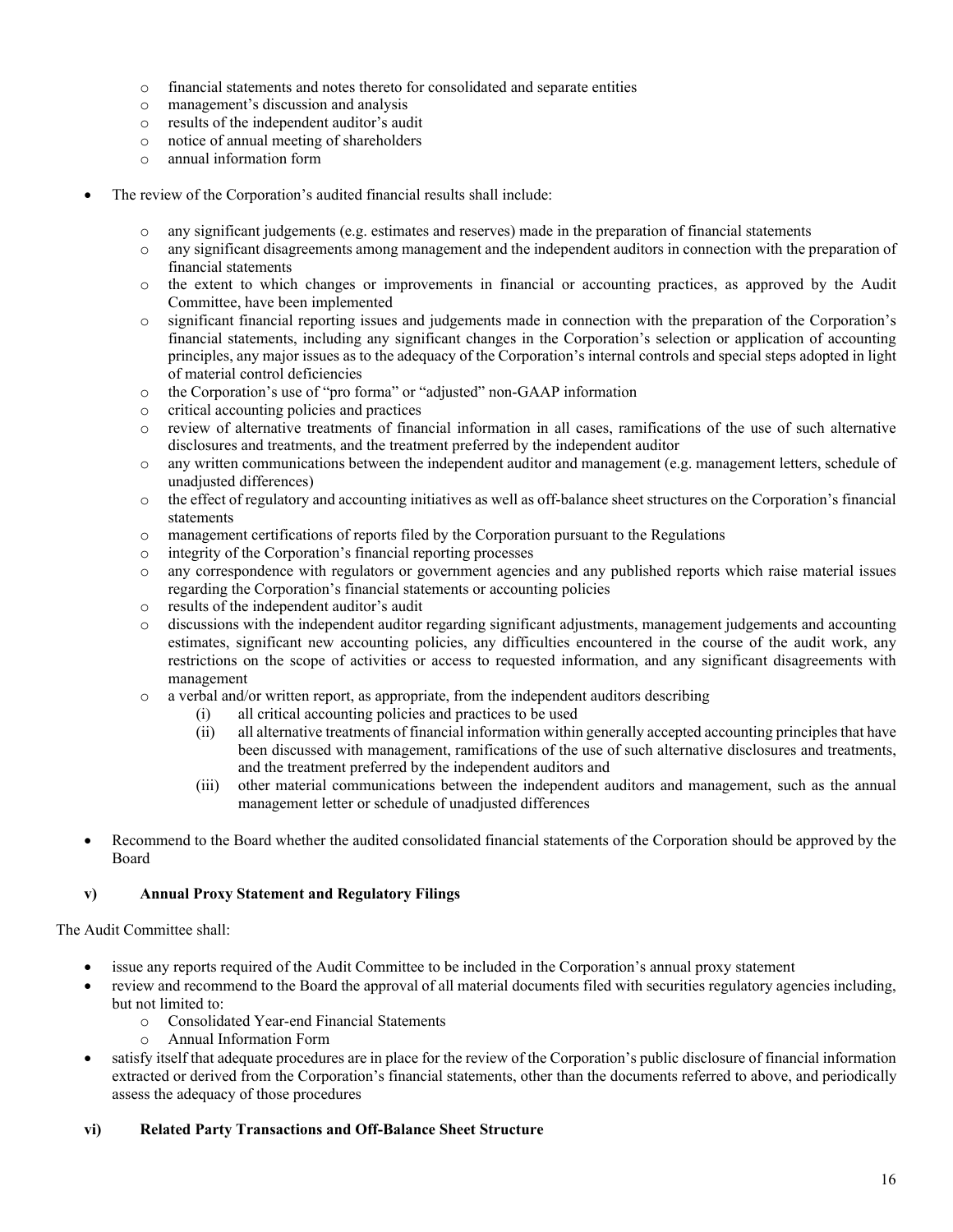The Audit Committee shall:

- Review all related-party transactions including those between the Corporation and its officers or directors and, if deemed appropriate, recommend approval of any particular transaction to the Board
- Review any material off-balance sheet structures of which the Corporation is a party to
- Review the audited financial statements for the Corporation's pension plans and the costs and obligations of such plans annually

## **vii) Internal Controls, Risk Management and Legal Matters**

The Audit Committee shall:

- consider the effectiveness of the Corporation's internal controls over financial reporting and related information technology security and control including the process to communicate such controls and roles and responsibilities
- satisfy itself that adequate procedures are in place for the review of the issuer's public disclosure of financial information extracted or derived from the Corporation's financial statements, other than the public disclosure referred to above, and will periodically assess the adequacy of those procedures
- discuss with management the Corporation's major financial risk exposures and the steps management has taken to monitor and control such exposures, including the Corporation's risk assessment and risk management policies including the use of derivative financial instruments. Areas to be considered in this respect include:
	- o insurance coverage
	- o foreign exchange exposure
	- o interest rate exposure
- review with management, and if necessary, the Corporation's counsel on a quarterly basis:
	- o any legal matter which could reasonably be expected to have a material impact on the Corporation's financial statements or accounting policies, and
	- o the status of all material lawsuits

## **viii) Capital Structure, Investment and Cash Management Policies, Disclosure Policy**

The Audit Committee shall:

- review and recommend to the Board whether any changes to the Corporation's capital structure should be approved
- review and approve the Corporation's investment and cash management policy
- review and approve the Corporation's disclosure policy

## **ix) "Whistle Blower" and Related Procedures**

- The Audit Committee shall oversee the establishment of procedures for the receipt, retention, and treatment of complaints received by the Corporation regarding accounting, internal accounting controls, or auditing matters and for the confidential and/or anonymous submission by employees of the Corporation of concerns regarding questionable accounting or auditing matters. The identity of any person making a submission on a confidential basis shall be revealed, at a minimum, to the Chair of the Audit Committee. The identity of any such person, however, will otherwise be treated as confidential. The Committee shall also be provided with such evidence as it requests to confirm that no disciplinary action has been taken against such person.
- Management shall report to the Audit Committee on a timely basis all discovered incidents of fraud within the Corporation, regardless of monetary value.

## **x) Review of Charter and Self-Assessment**

The Audit Committee shall:

- Review and reassess annually the adequacy of this Charter
- Review annually the Audit Committee's own performance

## **xi) Corporate Knowledge and Other Activities**

The Audit Committee shall:

Strive to expand continually its knowledge of the Corporation's activities